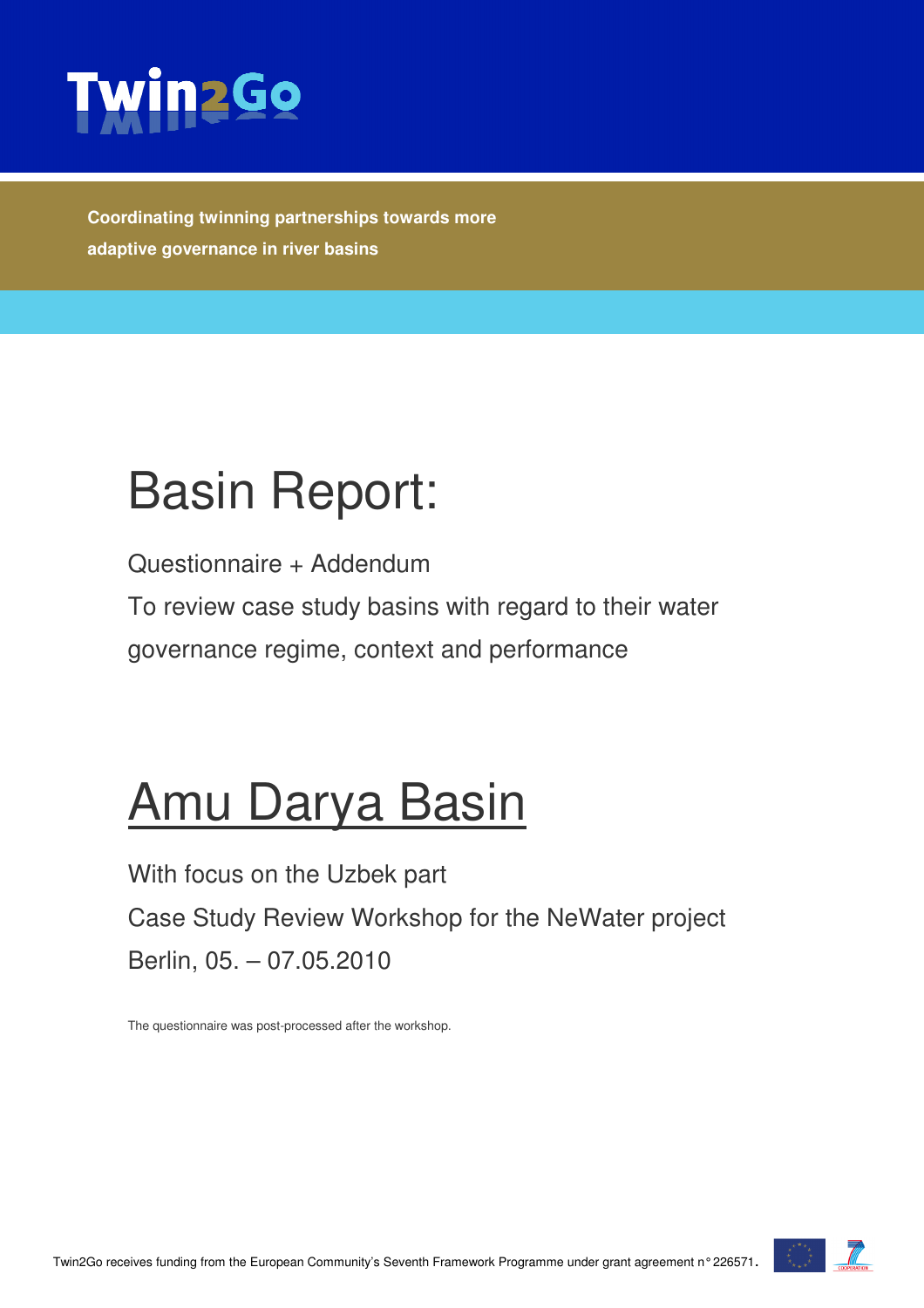

#### **About this questionnaire**

This questionnaire was developed within the scope of the Twin2Go project. It serves to record case study data about a river basin's water governance regime, its context and its performance. An explanation of the indicators, pre-defined scores and potential data sources is provided in the guidance on this questionnaire (Twin2Go, Guidance on the Questionnaire of the Twin2Go Case Study Review Workshops. 13/03/10).

Scores to each of the indicators are assigned according the suggested score scheme proposed in the guidance. In the case of numerical indicators like indices, the numerical values are added in brackets after the score, e.g. "B (0.178)" or "C (12,534)". For a better understanding of the recorded issue, additional information is added in the "comments" column.

If not specified differently, the indicators refer to the national part of the basin of interest, i.e. the Uzbek part of the Amu Darya basin.

The invited experts received the questionnaire and the guidance document some weeks prior to the Case Study Review Workshop in Berlin (May 5-7 2010), so that they had time to prepare. The prefilled questionnaire was discussed and completed in workgroup sessions during the workshop. Difficulties concerning single indicators were discussed in the plenum and are documented in the questionnaire. After the workshop, two further Amu Darya experts were involved in post-processing the questionnaire, in order to include further expert knowledge about the Amu Darya.

Based on the preliminary synthesis results and discussion during the Twin2Go synthesis workshop (Stockholm, September 1-2 2010) an addendum was made with some additional parameters.

The resulting data will be post-processed and added to the Twin2Go database. Should you feel these scores do not reflect the situation of the basin accurately, or want to contest any of the information included, you may contact the project organisers. Contact information as well as additional information regarding the project and the results can be found on www.twin2go.eu.

Names of participating experts have been removed for confidentiality purposes.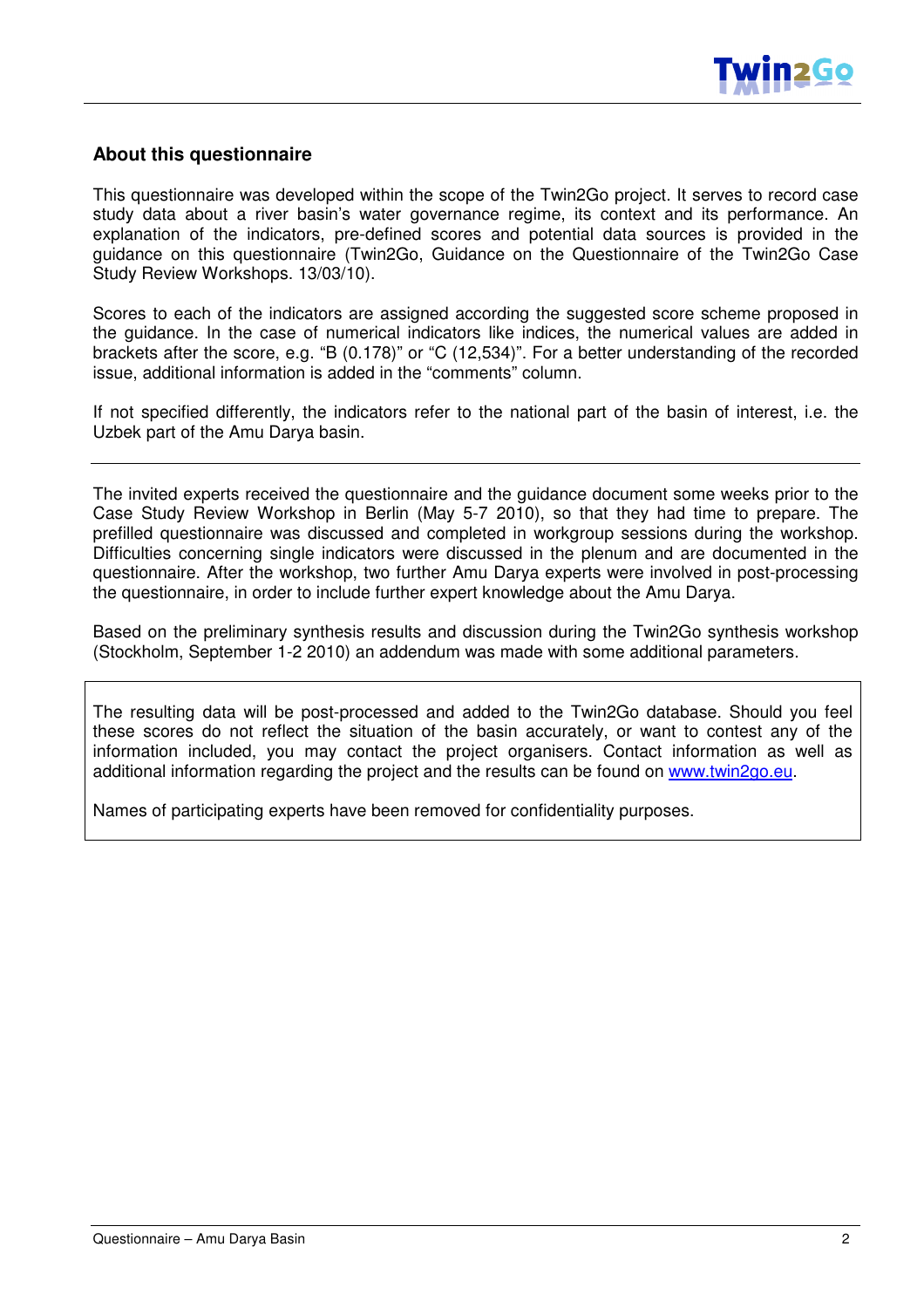

#### **Table of Contents**

| a) Water policy, institutional & legal framework (formal and informal)                                                                        | 4 |
|-----------------------------------------------------------------------------------------------------------------------------------------------|---|
| b) Formalisation of IWRM principles & Millennium Development Goals                                                                            | 6 |
| c) Decision making regarding uncertainties                                                                                                    | 7 |
| II) Actor networks with emphasis on the role and interactions of state and non-state actors and<br>a) Cooperation and coordination structures | 7 |
| b) Information sharing via formal rules, dependency relationships etc.                                                                        | 8 |
| III) Multi-level interactions across administrative boundaries and vertical integration across levels and<br>a) Centralisation                | 8 |
|                                                                                                                                               |   |
|                                                                                                                                               |   |
| II) Good Governance Principles at the national level - legal basis at the national level 11                                                   |   |
|                                                                                                                                               |   |
|                                                                                                                                               |   |
|                                                                                                                                               |   |
|                                                                                                                                               |   |
|                                                                                                                                               |   |
|                                                                                                                                               |   |
|                                                                                                                                               |   |
|                                                                                                                                               |   |
|                                                                                                                                               |   |
|                                                                                                                                               |   |
|                                                                                                                                               |   |
|                                                                                                                                               |   |
|                                                                                                                                               |   |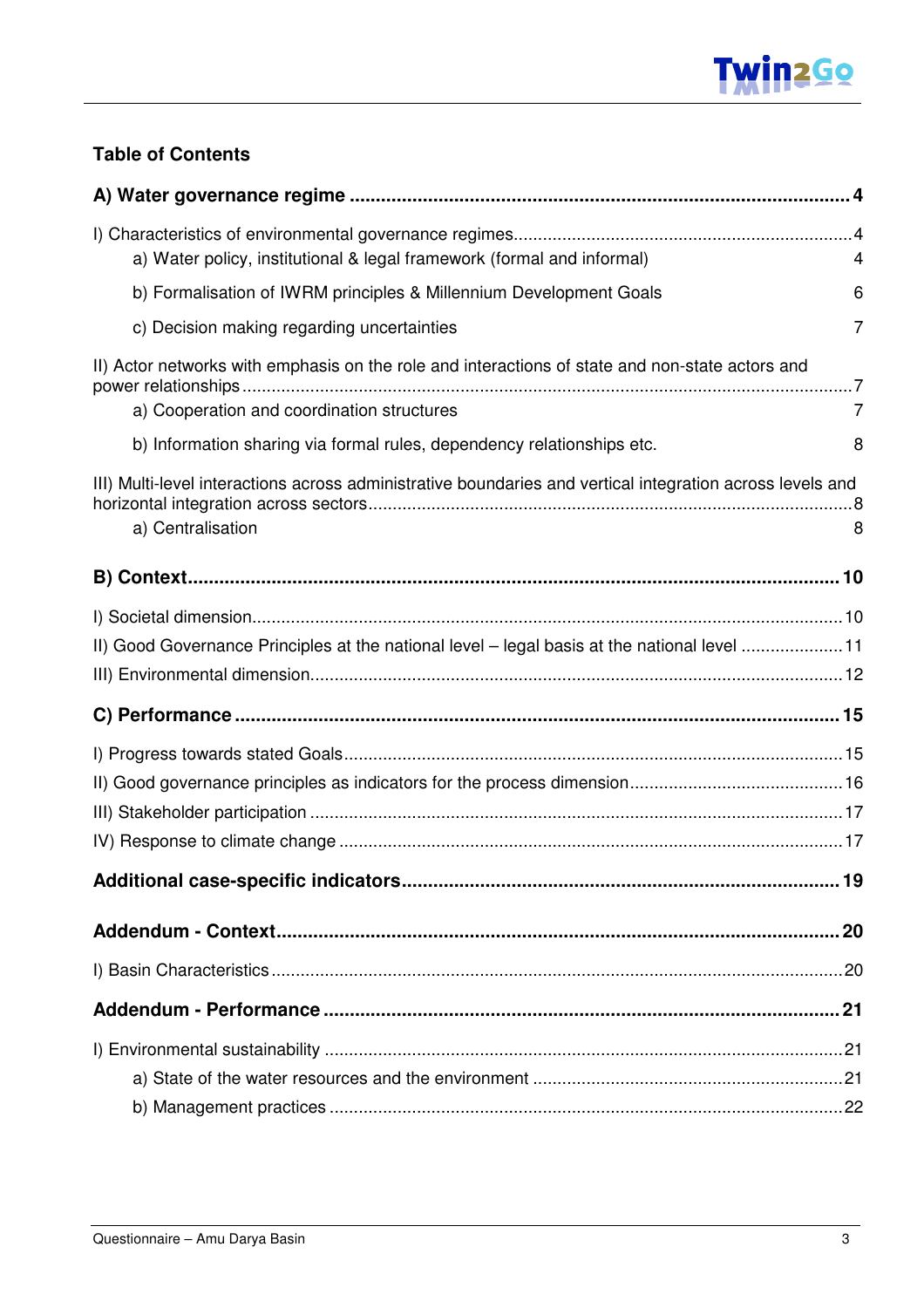

#### **A) Water governance regime**

| No. | <b>Indicator</b>                                                                                      | <b>Score</b> | <b>Comments</b>                                                                                                                                                                                                                                                                                                                                                                  |
|-----|-------------------------------------------------------------------------------------------------------|--------------|----------------------------------------------------------------------------------------------------------------------------------------------------------------------------------------------------------------------------------------------------------------------------------------------------------------------------------------------------------------------------------|
|     | I) Characteristics of environmental governance regimes                                                |              |                                                                                                                                                                                                                                                                                                                                                                                  |
|     | a) Water policy, institutional & legal framework (formal and informal)                                |              |                                                                                                                                                                                                                                                                                                                                                                                  |
| 1.  | <b>Domestic water legislation</b><br>(laws, by-laws, etc.) in place?                                  | A-           | Law of Water and Water Use 1993, however, only partially implemented                                                                                                                                                                                                                                                                                                             |
| 2.  | <b>Domestic Water Law: Public</b><br>character of water and legal<br>status of water use rights       | C            | water is state property, there are no private water use rights                                                                                                                                                                                                                                                                                                                   |
| 3.  | <b>Domestic Water Law: Explicit</b><br>recognition of traditional and<br>indigenous water uses        | D            | no indigenous water uses left after collectivization during Soviet Union                                                                                                                                                                                                                                                                                                         |
| 4.  | <b>Domestic Water Law: On flow</b><br>availability, third party rights<br>and ecological requirements | E            | the allocation of water rights is not well regulated in the law, however, once a user has been given<br>the right to use water for a certain purpose the use is protected by the law<br>the needs of the population for drinking water and households has highest priority in water use                                                                                          |
| 5.  | Integration of domestic water<br>legislation                                                          | A            | water law of 1993, further amendments                                                                                                                                                                                                                                                                                                                                            |
| 6.  | <b>Multilevel structure of domestic</b><br>water legislation and<br>subsidiarity                      | B            | in 2003 a presidential decree introduced water management organization at the subbasin level,<br>however, authority remains with the national level                                                                                                                                                                                                                              |
| 7.  | <b>Existence of formal domestic</b><br>administrative structure for<br>water governance               | C            | agriculture and water management ministries were merged in 1996 to enhance coordination                                                                                                                                                                                                                                                                                          |
| 8.  | National basin organisation or<br>comparable arrangement                                              | B            | there are several sub basin organizations within the Uzbek part of the Amudarya river basin,<br>however, they are within the structure of the Ministry of Agriculture and Water Management and<br>thus not independent, they are also dominated by agricultural decision making. There is also a<br>branch of the international river basin organization for the Amudarya (BVO). |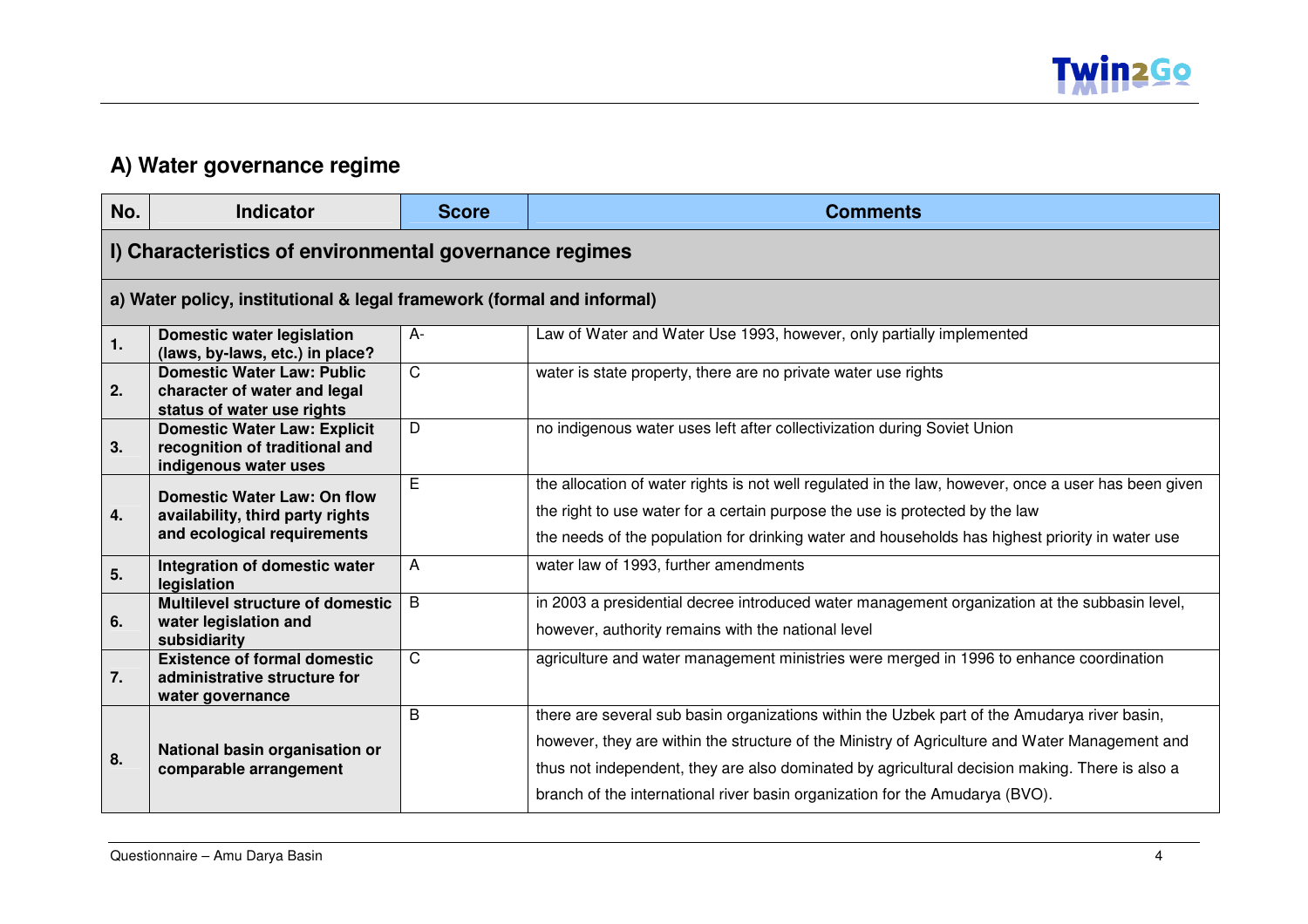

| No.             | <b>Indicator</b>                                                                                                           | <b>Score</b> | <b>Comments</b>                                                                                                                                                                                                                                                                                                                                                                                                                                                                                                                                                                                                                   |
|-----------------|----------------------------------------------------------------------------------------------------------------------------|--------------|-----------------------------------------------------------------------------------------------------------------------------------------------------------------------------------------------------------------------------------------------------------------------------------------------------------------------------------------------------------------------------------------------------------------------------------------------------------------------------------------------------------------------------------------------------------------------------------------------------------------------------------|
| 9.              | <b>Formalised transboundary</b><br>coordination organisation                                                               | A            | Regular meetings of the ICWC, there is a river basin authority that executes the decisions of the<br><b>ICWC</b>                                                                                                                                                                                                                                                                                                                                                                                                                                                                                                                  |
| 10 <sub>1</sub> | <b>Formal institution (legislation)</b><br>that prescribes the basin<br>management principle                               | A            | Basin organizations are implemented, however, they actually do not have much to say                                                                                                                                                                                                                                                                                                                                                                                                                                                                                                                                               |
| 11.             | Water (basin) strategies,<br>programmes and plans                                                                          | B            | Development of a National IWRM Plan and Water Supply & Sanitation Strategy for Uzbekistan<br>supported by UNDP                                                                                                                                                                                                                                                                                                                                                                                                                                                                                                                    |
| 12.             | <b>Financing mechanisms:</b><br>Degree of investment from<br>private sector/ public/ other<br>sources (e.g. international) | B            | Dominant source most likely international aid, although proportions of national funding versus<br>international are not known                                                                                                                                                                                                                                                                                                                                                                                                                                                                                                     |
| 13.             | <b>Economic instruments</b><br>Is water for irrigation priced?                                                             | C            | Water for irrigation itself is not priced and thus there is not effect on water use; but there are some<br>experiments with water pricing under way; WUAs charge a water service fee, which often can not<br>cover expenses                                                                                                                                                                                                                                                                                                                                                                                                       |
| 14.             | <b>Economic instruments</b><br>Is water for households priced<br>in urban areas?                                           | $B -$        | Price is charged not for the water, but for the hot and cold water supply and other supply services.<br>Water for households priced everywhere: in rural and urban areas. As for April 2009, tariff for hot<br>water is 3,135.3 sum per person in the absence of measurement devices and 963.3 sum up to 1<br>m3 of water in the presence of counters. Rates for water services for the population amount 55.1<br>sum/m3 without VAT, the sewage - 35 sum/m3 without VAT.<br>For households without measuring device (which I assume as many) however the instrument can<br>not work since the price is not linked to consumption |
| 15.             | <b>Economic instruments</b><br>Is water for industry priced?                                                               | B            | Price for industrial and commercial enterprises are 115,5 sum/m3 without VAT for water supply<br>services and 72.7 sum/m3 without VAT for sewers<br>Industrial use water is charged by m3 and thus it can be expected that the economic instrument of<br>pricing is working.                                                                                                                                                                                                                                                                                                                                                      |
| 16.             | Tradable permits related to<br>water abstraction/use                                                                       | C            | Water is under state ownership (article 3 "state water ownership", law "on water and water use")                                                                                                                                                                                                                                                                                                                                                                                                                                                                                                                                  |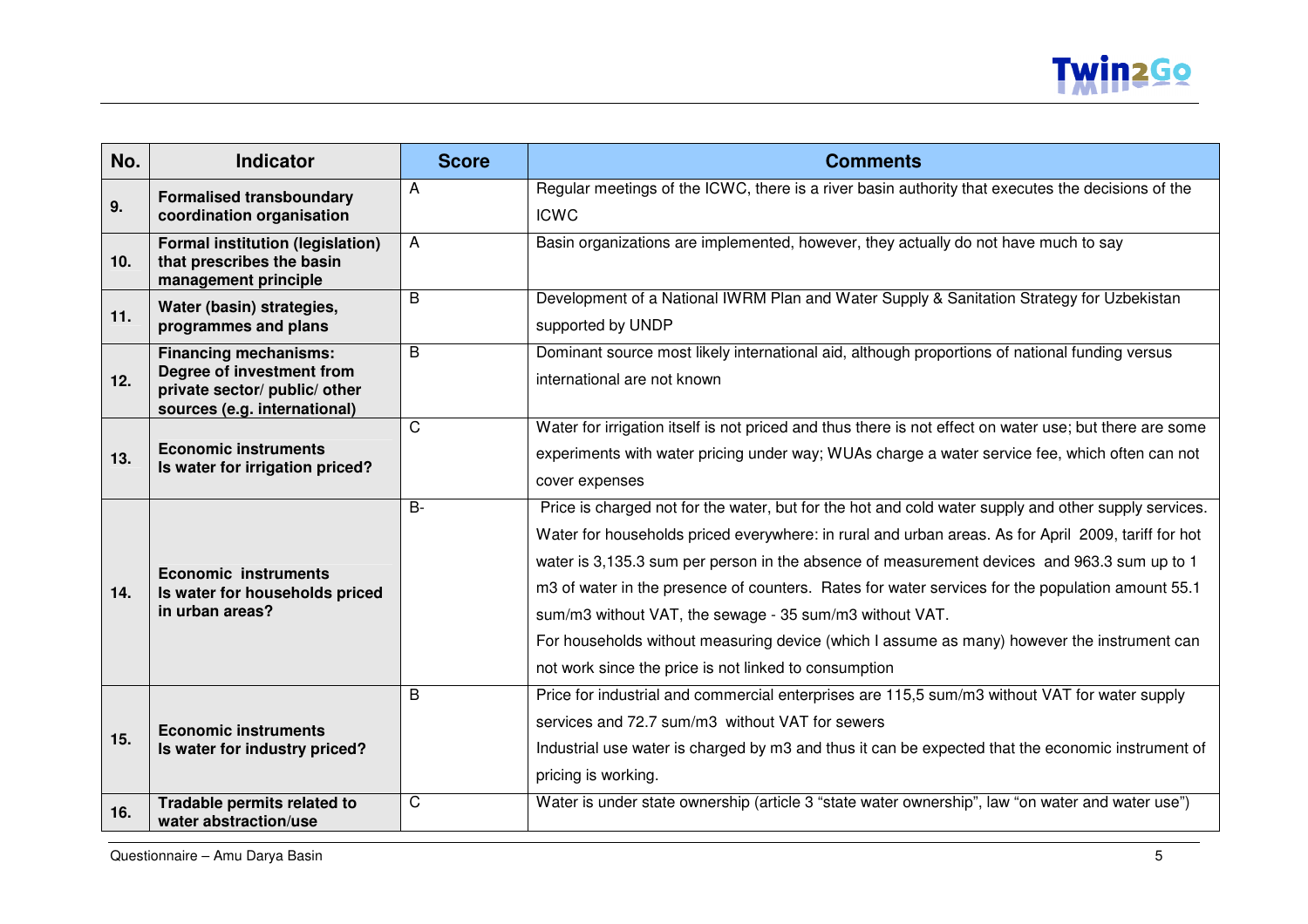

| No.  | <b>Indicator</b>                                                                                 | <b>Score</b>          | <b>Comments</b>                                                                                                                                                                     |  |
|------|--------------------------------------------------------------------------------------------------|-----------------------|-------------------------------------------------------------------------------------------------------------------------------------------------------------------------------------|--|
| 17.  | Polluter pays principle (related<br>to water)                                                    | C                     |                                                                                                                                                                                     |  |
| 18.  | <b>Environmental subsidies</b><br>(related to water)                                             | C                     | Incentives for water saving?                                                                                                                                                        |  |
| 19.  | <b>Payment for ecosystem</b><br>services (related to water)                                      | $\overline{\text{C}}$ |                                                                                                                                                                                     |  |
| 20.  | Tradable permits (related to<br>water quality, maximum,<br>allowable loads etc.)                 | C                     |                                                                                                                                                                                     |  |
| 21.  | Environmental tax (related to<br>water)                                                          | C                     |                                                                                                                                                                                     |  |
| 22.  | <b>Presence of substituting</b><br>informal institutions for<br>management of water              | $C+$                  | patronage, clientelism, corruption, during drought the governor holds daily meetings with WUA<br>managers to instruct them who to give water                                        |  |
| 23.  | <b>Presence of complementary</b><br>informal institutions for water<br>management                | B                     | water on the local level can sometimes be allocated according to local practices/informal rules<br>(e.g. give water to the one that needs it most, neighbourhood support)           |  |
|      | Case-specific indicator(s)                                                                       |                       |                                                                                                                                                                                     |  |
| 23.a | <b>Effectiveness of implemented</b><br>formal institutions or<br>enforcement of legal provisions |                       | formal institutions are often not effective because of lack of monitoring and enforcement and the<br>influence of informal institutions                                             |  |
| 23.b | rule of law                                                                                      |                       | no independent judicial system, citizens have little chance to claim their rights                                                                                                   |  |
|      | b) Formalisation of IWRM principles & Millennium Development Goals                               |                       |                                                                                                                                                                                     |  |
| 24.  | <b>Formalised IWRM principles</b>                                                                | $C+$                  | IWRM principles are in the planning                                                                                                                                                 |  |
| 25.  | State of implementation of<br><b>IWRM</b> principles                                             | B                     | according to UNDP a IWRM strategy for Uzbekistan has been developed (project ended in 2008)                                                                                         |  |
| 26.  | <b>Capacity to implement IWRM</b>                                                                | B                     | there are donor supported projects to build capacity for IWRM, there are pilot studies for water<br>management according to IWRM principles at the Syrdarya river (Ferghana valley) |  |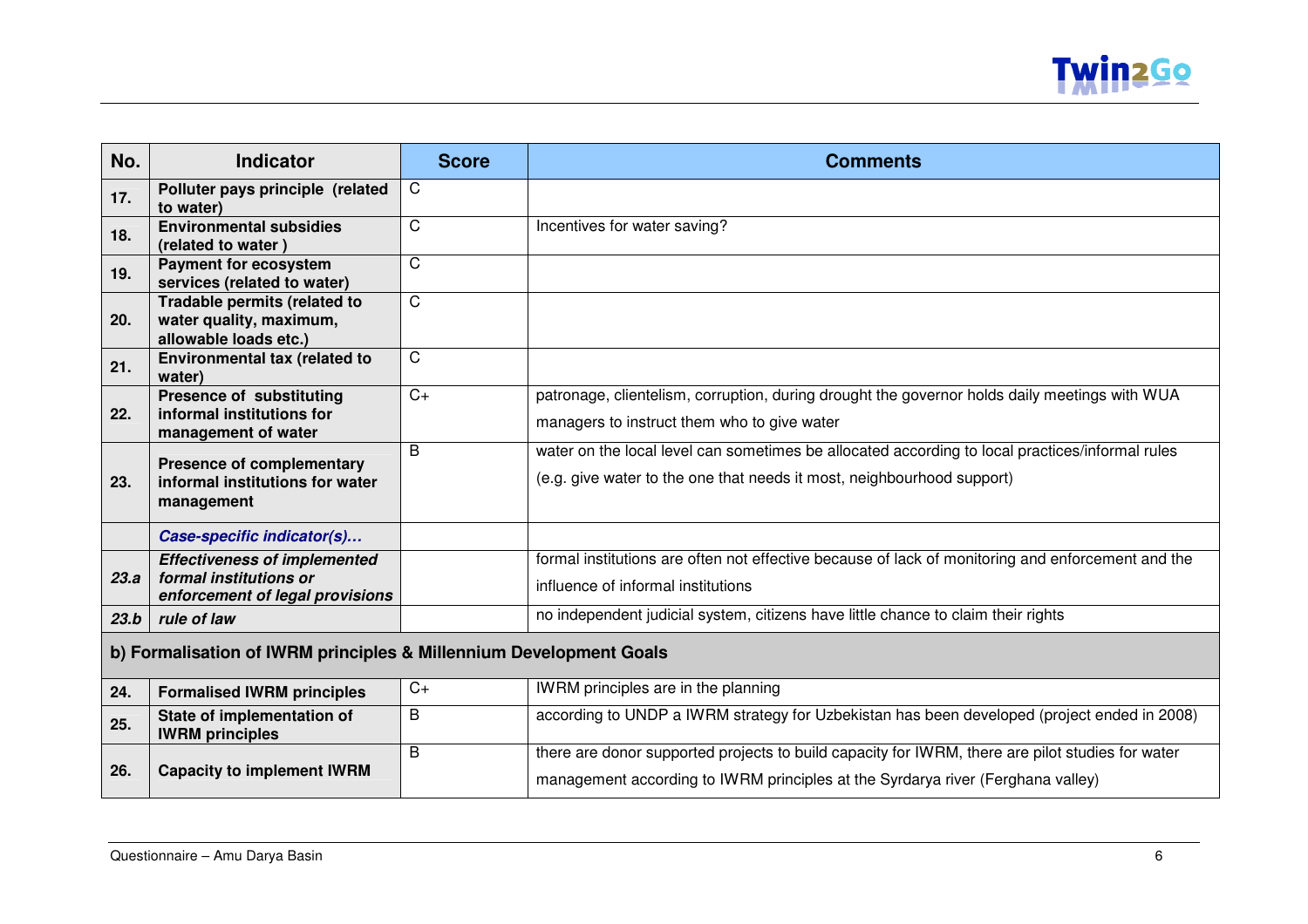

| No.  | <b>Indicator</b>                                                                                                                                                  | <b>Score</b> | <b>Comments</b>                                                                                                                                                                                                                               |  |
|------|-------------------------------------------------------------------------------------------------------------------------------------------------------------------|--------------|-----------------------------------------------------------------------------------------------------------------------------------------------------------------------------------------------------------------------------------------------|--|
| 27.  | Is universal and non-<br>discriminatory access to safe<br>drinking water and sanitation a<br>goal?                                                                | B            | the government has the goal to achieve safe access to drinking water and this is a part of the law<br>"on water and water use" (Chapter VIII "Order and conditions for the granting and the right to use<br>water objects")                   |  |
| 28.  | Integration of wetlands in<br><b>IWRM and IRBM*</b>                                                                                                               | $B+$         | there are measure to improve wetland ecosystem services in the delta (e.g. develop schemes to<br>provide them with a reasonable amount of water, however, the water allocation to them has not<br>been institutionalized and is not enforced) |  |
| 28.a | Case-specific indicator(s)                                                                                                                                        |              |                                                                                                                                                                                                                                               |  |
|      | c) Decision making regarding uncertainties                                                                                                                        |              |                                                                                                                                                                                                                                               |  |
| 29.  | <b>General practices for dealing</b><br>with uncertainties                                                                                                        | $C+$         | to some extent variability in hydrologic parameters are taken into account but only rudimentary                                                                                                                                               |  |
| 30.  | Dealing with uncertainties:<br><b>Reversible and flexible options</b>                                                                                             | C            |                                                                                                                                                                                                                                               |  |
| 31.  | Dealing with uncertainties:<br><b>Safety margins</b>                                                                                                              | B            | e.g. safety margins on dams                                                                                                                                                                                                                   |  |
| 32.  | Are scenarios used for decision<br>making?                                                                                                                        | $B -$        | spatial level: river basin and national, some scenarios are being developed within the framework of<br>international climate change impact projects<br>ICWC and Hydromet develop scenarios but they most likely do not affect decision making |  |
| 33.  | <b>Climate risks: Climate</b><br>variability and change                                                                                                           | $B -$        |                                                                                                                                                                                                                                               |  |
| 33.a | Case-specific indicator(s)                                                                                                                                        |              |                                                                                                                                                                                                                                               |  |
|      | II) Actor networks with emphasis on the role and interactions of state and non-state actors and power relationships<br>a) Cooperation and coordination structures |              |                                                                                                                                                                                                                                               |  |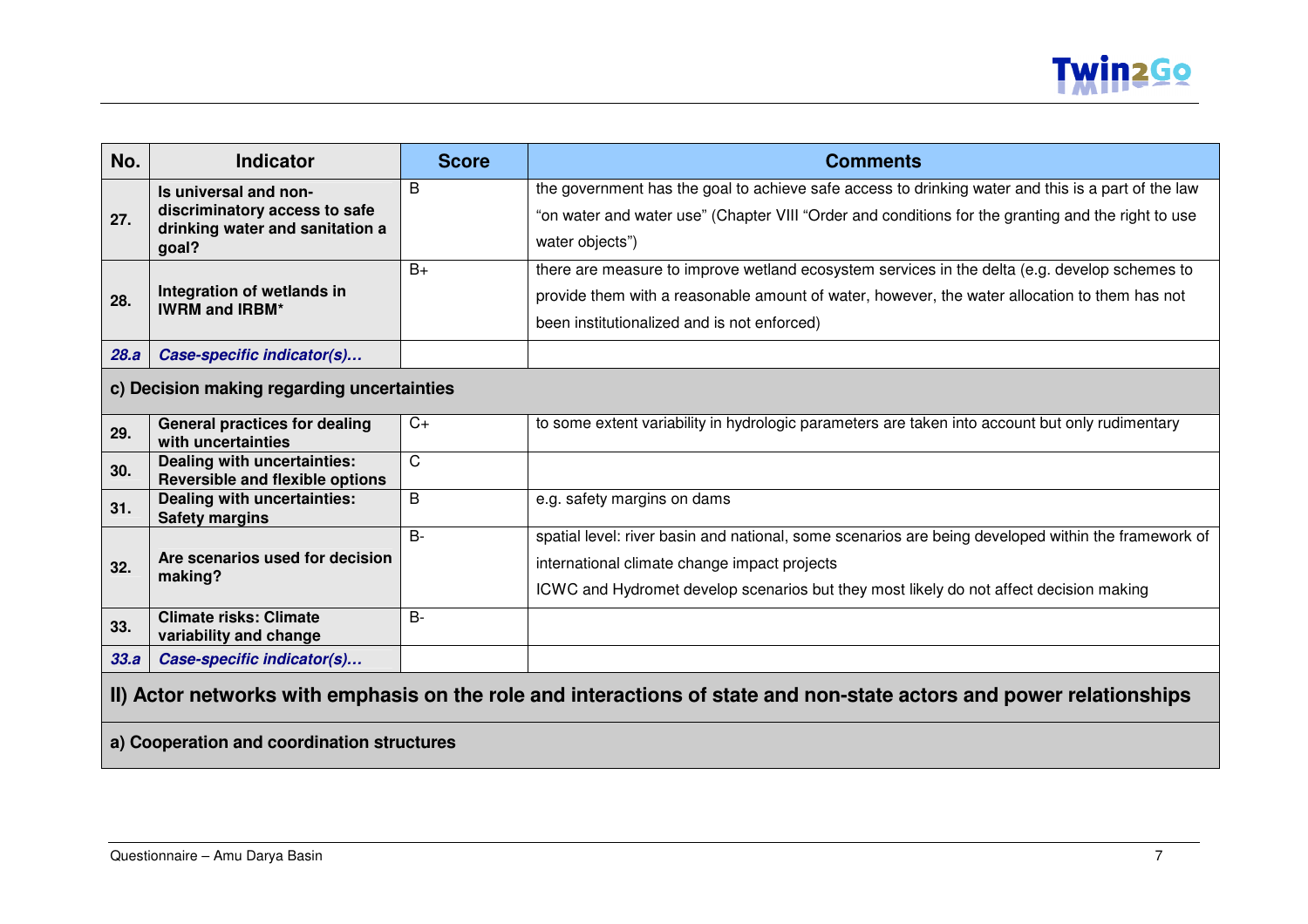

| No.                                                                                                                                                | <b>Indicator</b>                                                       | <b>Score</b> | <b>Comments</b>                                                                                   |  |
|----------------------------------------------------------------------------------------------------------------------------------------------------|------------------------------------------------------------------------|--------------|---------------------------------------------------------------------------------------------------|--|
|                                                                                                                                                    |                                                                        | D            | no coordination, no overlap, however, very fragmented and non transparent                         |  |
| 34.                                                                                                                                                | <b>Vertical coordination</b><br>(governmental)                         |              | Post-Processing comment: The score was changed from "NA" to "D". Since there is no                |  |
|                                                                                                                                                    |                                                                        |              | coordination and no overlap, this justifies score "D".                                            |  |
|                                                                                                                                                    |                                                                        | D            | no coordination, no overlap, there is a ministry of agriculture and water                         |  |
| 35.                                                                                                                                                | <b>Horizontal coordination</b>                                         |              | Post-Processing comment: The score was changed from "NA" to "D". Since there is no                |  |
|                                                                                                                                                    | (governmental)                                                         |              | coordination and no overlap, this justifies score "D".                                            |  |
| 36.                                                                                                                                                | Role of local governments                                              | $\mathsf{C}$ |                                                                                                   |  |
| 36.a                                                                                                                                               | Case-specific indicator(s)                                             |              |                                                                                                   |  |
|                                                                                                                                                    | b) Information sharing via formal rules, dependency relationships etc. |              |                                                                                                   |  |
| 37.                                                                                                                                                | Kinds of knowledge included<br>=> Role of experts/ science,            | B            | However, no independent science                                                                   |  |
|                                                                                                                                                    | local/traditional knowledge                                            |              |                                                                                                   |  |
|                                                                                                                                                    | Access to information =>                                               | Е            | Only partial access to information, only government friendly information disseminated             |  |
| 38.                                                                                                                                                | about expert knowledge and                                             |              | Post-processing comment: The score was changed from "C, E" to "E". Since biased information is    |  |
|                                                                                                                                                    | management plans                                                       |              | distributed, this justifies "E" as the overall score.                                             |  |
| 38.a                                                                                                                                               | Case-specific indicator(s)                                             |              |                                                                                                   |  |
| III) Multi-level interactions across administrative boundaries and vertical integration across levels and horizontal<br>integration across sectors |                                                                        |              |                                                                                                   |  |
|                                                                                                                                                    | a) Centralisation                                                      |              |                                                                                                   |  |
|                                                                                                                                                    |                                                                        | B            | the national level has a dominant actor (the government), the other levels are mainly responsible |  |
| 39.                                                                                                                                                | One level one actor?                                                   |              | for executing the orders from the national level                                                  |  |
| 40.                                                                                                                                                | Degree of centralisation                                               | $C+$         | some implementation of policies is controlled by lower level actors                               |  |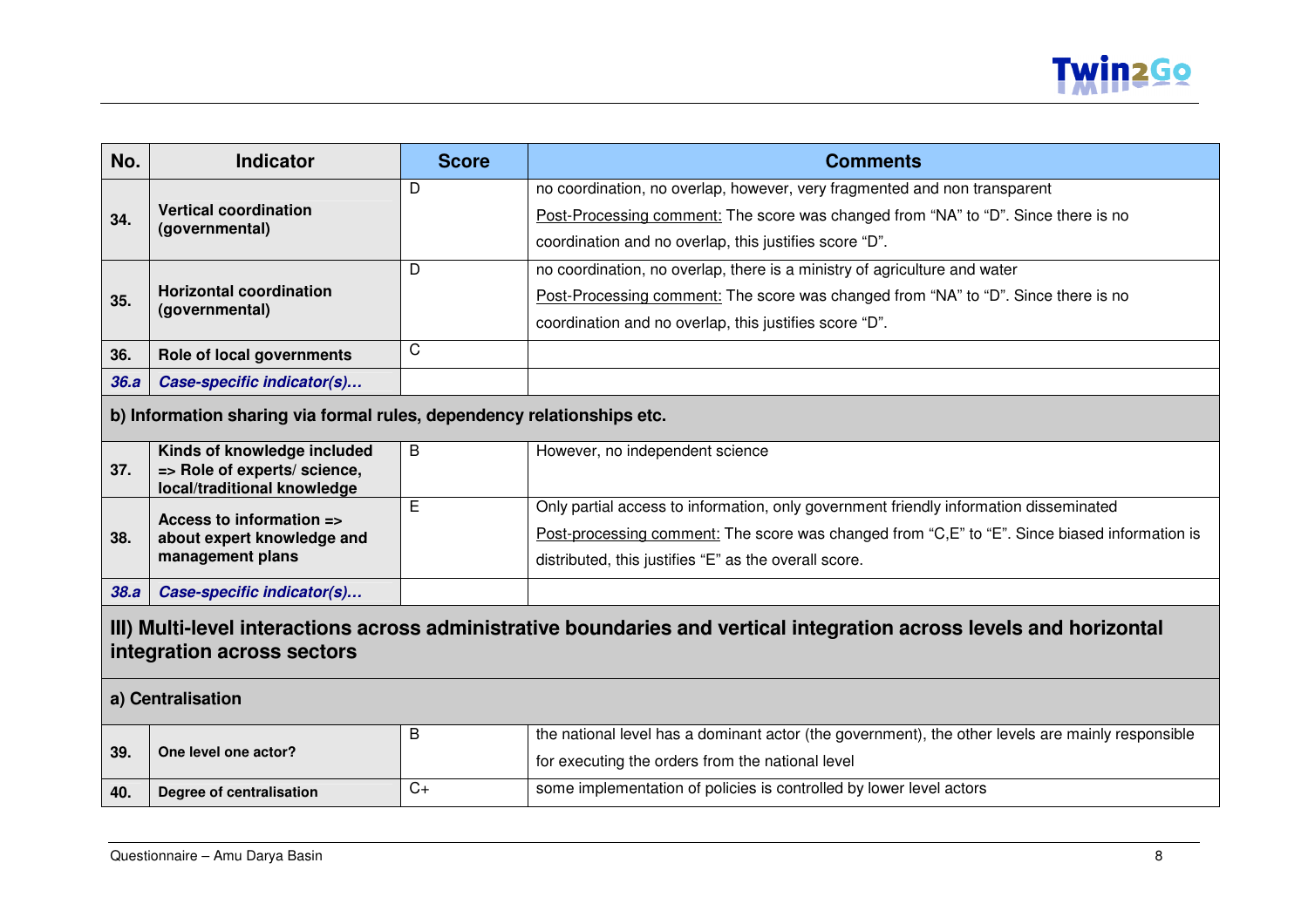

| No.  | <b>Indicator</b>                                    | <b>Score</b> | <b>Comments</b>                                                                                                                                                                                                                                                       |
|------|-----------------------------------------------------|--------------|-----------------------------------------------------------------------------------------------------------------------------------------------------------------------------------------------------------------------------------------------------------------------|
| 41.  | <b>Technical capacity and economies</b><br>of scale | в            | decentralization (introduction of water user associations) has only taken place recently; there is a<br>lack of technical capacity to manage the water efficiently at that scale (because of deteriorating<br>infrastructure, former centralized machine parks, etc.) |
| 42.  | Legal obligations and<br>responsibility             | $B+$         | the water user associations have been given responsibility for the maintenance of the irrigation<br>system, however, they often do not have the mandate to take their own decisions on operational<br>issues, they also have no financial means                       |
| 42.a | Case-specific indicator(s)                          |              |                                                                                                                                                                                                                                                                       |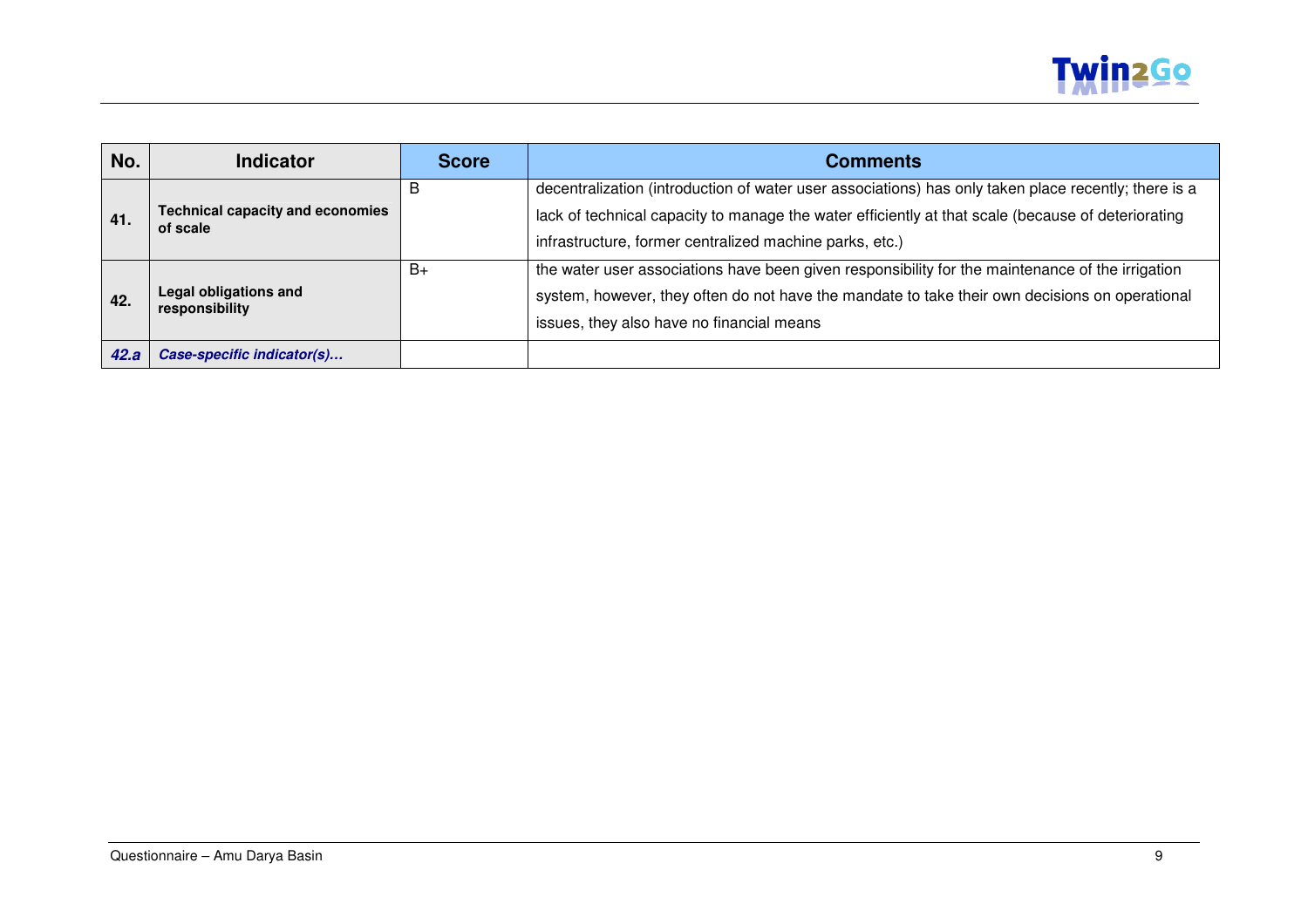

### **B) Context**

| No. | <b>Indicator</b>                                      | <b>Score</b>          | <b>Comments</b>                                                                      |  |  |
|-----|-------------------------------------------------------|-----------------------|--------------------------------------------------------------------------------------|--|--|
|     | I) Societal dimension                                 |                       |                                                                                      |  |  |
|     |                                                       | UZB: 63.3%            | Source: United Nations Population Division (2008): World Urbanization Prospects: The |  |  |
|     |                                                       | TJ: 73.6%             | 2007 Revision Population Database, http://esa.un.org/unup/                           |  |  |
| 43. | Proportion of the population<br>living in rural areas | TM: 52.7%             | Values for 2005                                                                      |  |  |
|     |                                                       | AFG: 77.1%            | Comment during workshop on the source: The quality of data that are based on self    |  |  |
|     |                                                       |                       | reporting of the government or governmental statistics is doubtful !!                |  |  |
|     |                                                       | <b>UZB: C (0.710)</b> | Human Development Index                                                              |  |  |
|     |                                                       | TJ: C (0.688)         | Source: UNDP: Human Development Report, online at http://hdr.undp.org/en/statistics/ |  |  |
| 44. | State of societal development                         | TM: C (0.739)         | Values for 2007                                                                      |  |  |
|     |                                                       | AFG: D (0.352)        |                                                                                      |  |  |
|     |                                                       | UZB: B (36.7)         | Gini Index                                                                           |  |  |
|     | Social sustainability (Gini                           | TJ: B (33.6)          | Source: UNDP: Human Development Report 2009,                                         |  |  |
| 45. | Index)                                                | TM: C (40.8)          | http://hdr.undp.org/en/media/HDR 2009 EN Complete.pdf - Values were calculated       |  |  |
|     |                                                       | AFG: n/a              | based on data by World Bank (2009d)                                                  |  |  |
|     |                                                       | UZB: D (2,653 \$)     | GDP per capita (US-\$, PPP-corrected)                                                |  |  |
|     |                                                       | $TJ: D(1,413 \$       | Source for TJ (Value for 2005): World Bank,                                          |  |  |
|     |                                                       | TM: C (6,914 \$)      | http://siteresources.worldbank.org/ICPINT/Resources/icp-final-tables.pdf -           |  |  |
| 46. | Economic sustainability (e.g.<br>GDP)                 | AFG: E (1,106 \$)     | Sources for UZB, TM and AFG (values for 2008): US Census Bureau (population          |  |  |
|     |                                                       |                       | number), http://www.census.gov/ipc/www/idb/informationGateway.php; World Bank        |  |  |
|     |                                                       |                       | (GDP, US-\$, PPP-corrected),                                                         |  |  |
|     |                                                       |                       | http://siteresources.worldbank.org/DATASTATISTICS/Resources/GDP_PPP.pdf              |  |  |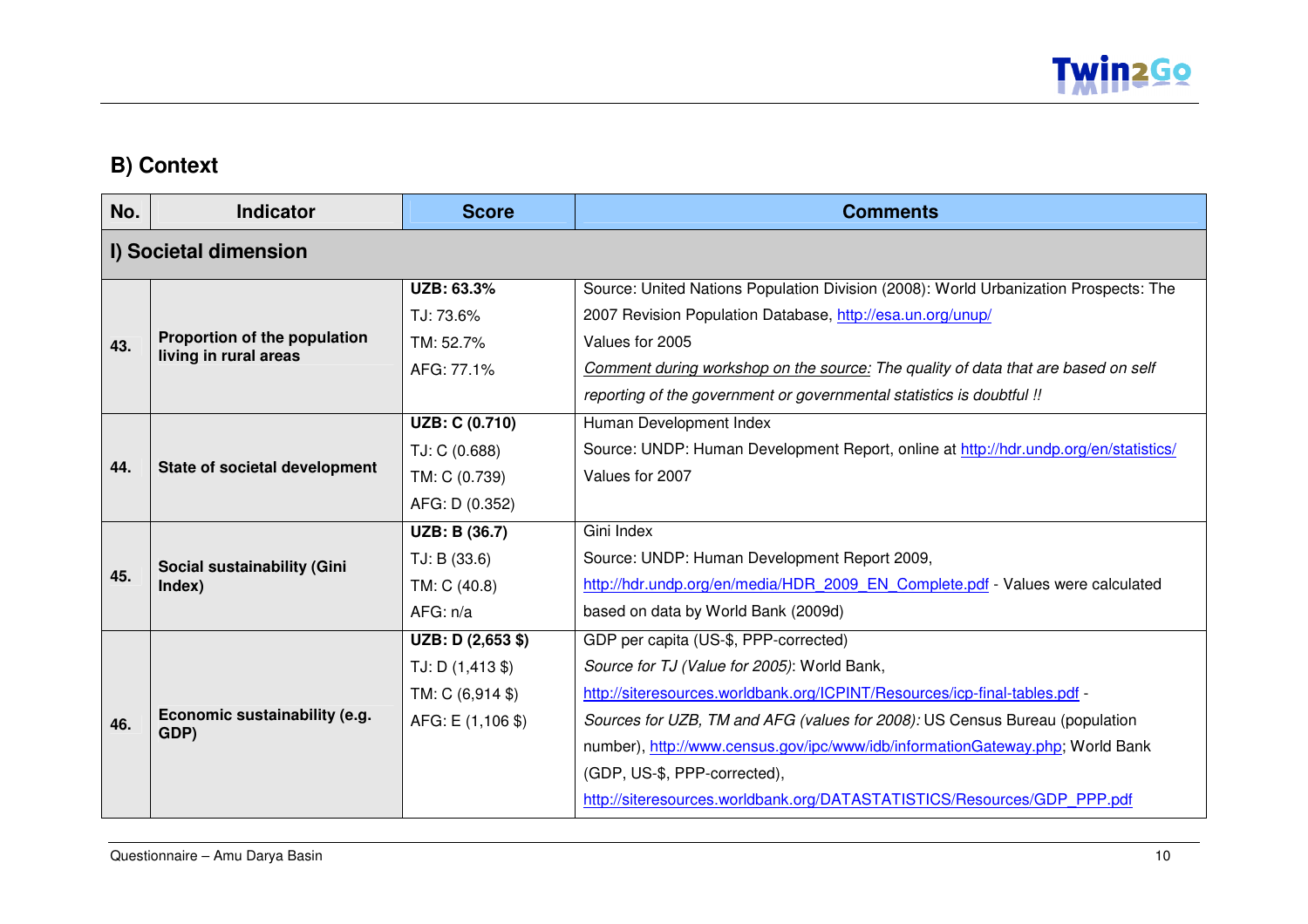

| No.                                                                                      | <b>Indicator</b>                                               | <b>Score</b>   | <b>Comments</b>                                                                                                                                             |
|------------------------------------------------------------------------------------------|----------------------------------------------------------------|----------------|-------------------------------------------------------------------------------------------------------------------------------------------------------------|
|                                                                                          | <b>Effectiveness of formal</b>                                 | UZB: E (1.7)   | <b>Corruption Perception Index</b>                                                                                                                          |
|                                                                                          |                                                                | TJ: E(2.0)     | Source: Transparency International,                                                                                                                         |
| 47.                                                                                      | institutions                                                   | TM: E(1.8)     | http://www.transparency.org/policy research/surveys indices/cpi/2009/cpi 2009 table                                                                         |
|                                                                                          |                                                                | AFG: E(1.3)    | Values for 2009                                                                                                                                             |
|                                                                                          |                                                                | UZB: n/a       | Rating by the rating agency "Standards & Poor                                                                                                               |
|                                                                                          | <b>Trustworthiness of economic</b>                             | TJ: n/a        | Source: The Guardian (article from 22.05.2009),                                                                                                             |
| 48.                                                                                      | institutional setting - degree of                              | TM: n/a        | http://www.guardian.co.uk/business/2009/may/22/recession-government-                                                                                        |
|                                                                                          | risk for foreign direct<br>investment                          | AFG: n/a       | borrowing#zoomed-picture                                                                                                                                    |
|                                                                                          |                                                                |                |                                                                                                                                                             |
|                                                                                          |                                                                | UZB: E (67.67) | Press Freedom Index                                                                                                                                         |
|                                                                                          | Presence of avenues of dissent                                 | TJ: D (32.00)  | Source: Reporters without Borders, http://www.rsf.org/en-classement1003-2009.html                                                                           |
| 49.                                                                                      | - press freedom, freedom of<br>speech                          | TM: E (107.00) | Values for 2009                                                                                                                                             |
|                                                                                          |                                                                | AFG: E (54.25) |                                                                                                                                                             |
| 49.a                                                                                     | Case-specific indicator(s)                                     |                |                                                                                                                                                             |
| II) Good Governance Principles at the national level - legal basis at the national level |                                                                |                |                                                                                                                                                             |
|                                                                                          |                                                                | B              | the law says that the opinions of the citizens are to be heard in water management                                                                          |
| 50.                                                                                      | <b>Participation regarding</b><br>decision making in the water |                | decision making                                                                                                                                             |
| sector                                                                                   |                                                                |                | "Staatliche Organe berücksichtigen die Vorschläge der gesellschaftlichen Vereinigungen,<br>Gemeinschaften und Bürger bei der Durchführung dieser Maßnahmen" |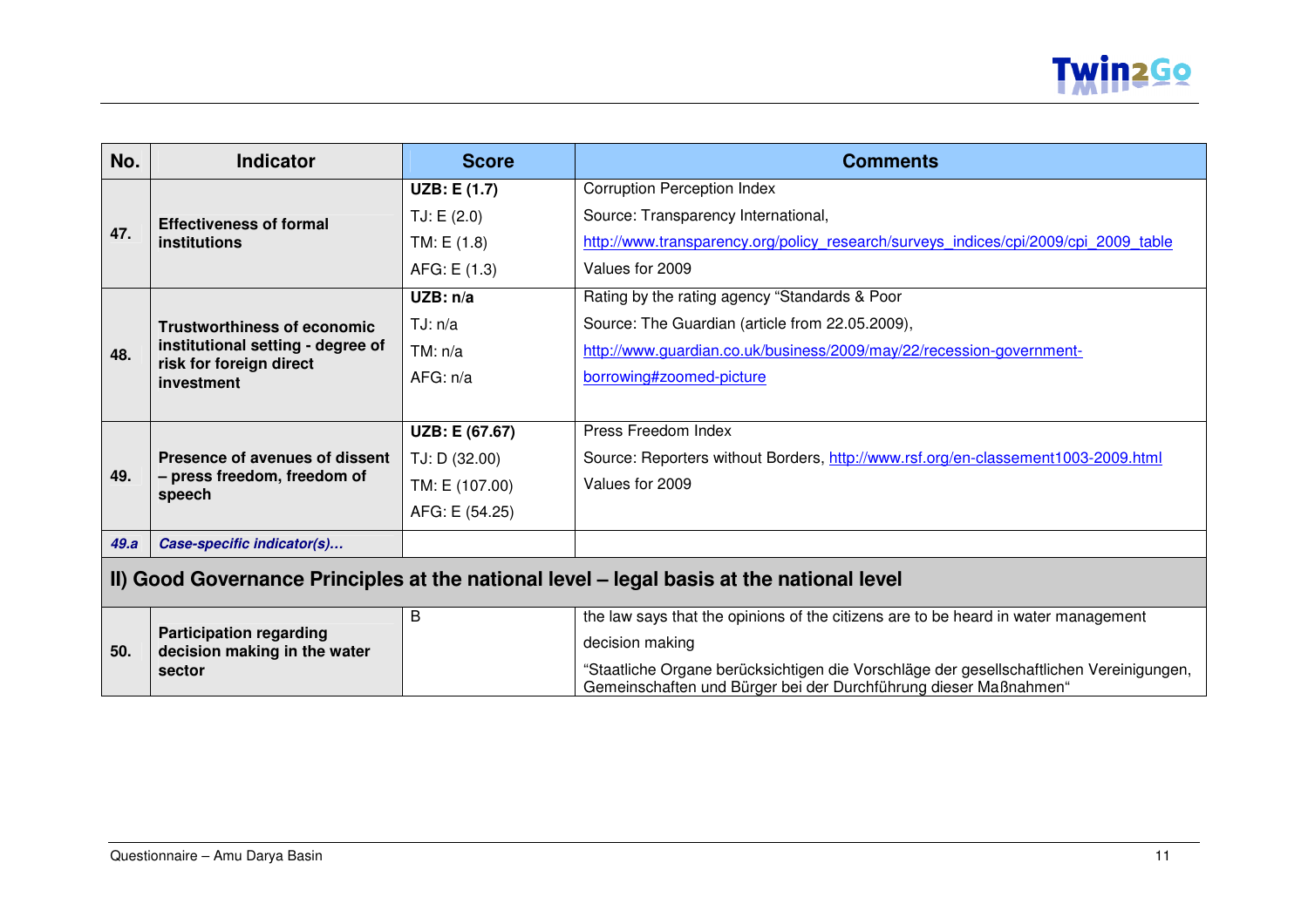

| No.                          | <b>Indicator</b>                                                  | <b>Score</b> | <b>Comments</b>                                                                                |
|------------------------------|-------------------------------------------------------------------|--------------|------------------------------------------------------------------------------------------------|
|                              |                                                                   | $C+$         | For land management access to complete information on soil quality is guaranteed by            |
|                              |                                                                   |              | law, everybody has access to the governmental land registry, some information only             |
|                              | <b>Transparency regarding water</b>                               |              | available for payment                                                                          |
| 51.                          | allocation                                                        |              | For water management no right about access to information is stated in the law. Also           |
|                              |                                                                   |              | farmers do not have the option to access processes, institutions and information as            |
|                              |                                                                   |              | suggested in the definition (Guidance p.20)                                                    |
|                              | <b>Effectiveness and efficiency</b>                               | C            | however, there are strong controls on cotton production targets (but also much cheating        |
| 52.                          | regarding decision making in<br>the water sector                  |              | in reporting)                                                                                  |
|                              |                                                                   | C            | there are no explicit water rights in place, except for the right that water is used first for |
| 53.                          | <b>Equitable and inclusive</b>                                    |              | the drinking water and household needs of the population; no water prices: see comment         |
|                              |                                                                   |              | to indicator 4                                                                                 |
| 54.                          | Predictability – with regard to<br><b>IWRM and climate change</b> | C            |                                                                                                |
| 54.a                         | Case-specific indicator(s)                                        |              |                                                                                                |
| III) Environmental dimension |                                                                   |              |                                                                                                |

|     |                                                       | ET (source) | Source: Kottek, M., J. Grieser, C. Beck, B. Rudolf, and F. Rubel (2006), http://koeppen- |
|-----|-------------------------------------------------------|-------------|------------------------------------------------------------------------------------------|
|     |                                                       | Dsb         | geiger.vu-wien.ac.at/present.htm#maps                                                    |
| 55. | Köppen-Geiger climate<br>classification (river basin) | Csa         | For period from 1951 to 2000                                                             |
|     |                                                       | <b>BSK</b>  | Values are ordered from the source to the mouth                                          |
|     |                                                       | BWk (mouth) |                                                                                          |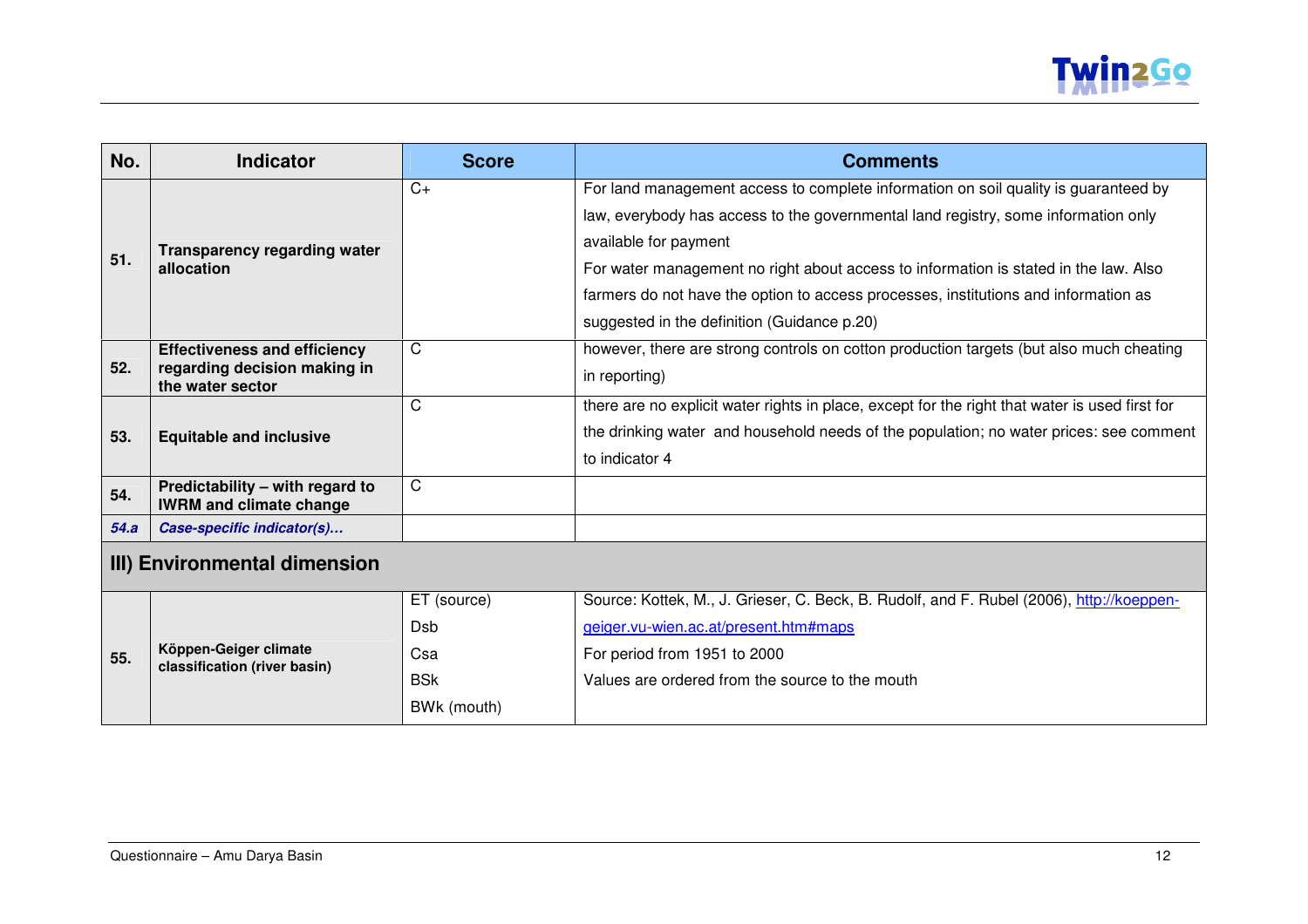

| No. | <b>Indicator</b>                                 | <b>Score</b>                           | <b>Comments</b>                                                              |
|-----|--------------------------------------------------|----------------------------------------|------------------------------------------------------------------------------|
|     |                                                  | H, humid to SA, semi-                  | Source: GWSP Digital Water Atlas (2008), GWSP Digital Water Atlas (2008),    |
|     |                                                  | arid (upstream)                        | http://atlas.gwsp.org/index.php?option=com wrapper&Itemid=53                 |
| 56. | <b>Climate Moisture Index</b>                    | A, arid (mid- &                        | &id desc=98&itemId desc=63&id ds=146&itemId ds=52                            |
|     |                                                  | downstream)                            | &header=Climate%20Moisture%20Index&site=b1 cmi anWSAG1 0                     |
|     |                                                  |                                        | Reported are the dominant values in the Amu Darya basin                      |
|     |                                                  | A, low (mid- &                         | Source: GWSP atlas (2008),                                                   |
|     |                                                  | downstream)                            | http://atlas.gwsp.org/index.php?option=com wrapper&Itemid=53                 |
|     | <b>Climate Moisture Index</b>                    | C, high (between both                  | &id desc=126&itemId desc=63&id ds=171&itemId ds=52&header=Coefficient%20of%2 |
| 57. | <b>Coefficient of Variation</b>                  | zones)                                 | $\overline{0}$                                                               |
|     |                                                  | A, low (center of                      | Variation%20for%20Climate%20Moisture%20Index&site=b2 cmi annual cv           |
|     |                                                  | upstream)                              | Reported are the dominant values in the Amu Darya basin                      |
|     |                                                  | UZB: D $(1,900 \text{ m}^3/\text{yr})$ | Source: UNESCO, UN World Water Development Report,                           |
|     | Per Capita Equivalent of<br><b>TARWA</b>         | TJ: D $(2,540 \text{ m}^3/\text{yr})$  | http://www.greenfacts.org/en/water-resources/figtableboxes/3.htm             |
| 58. |                                                  | TM: C $(5,000 \text{ m}^3/\text{yr})$  | Values for 2005                                                              |
|     |                                                  | AFG: D $(2,610 \text{ m}^3/\text{yr})$ |                                                                              |
|     | Average water availability at the                | $C(25-50 mm/y)$                        | Source: University of Kassel, WaterGAP 2.0, http://www.env-                  |
| 59. | river basin level (1995)                         |                                        | edu.gr/Documents/World%20Water%20in%202025.pdf                               |
|     | Annual renewable water supply                    | B (1,700-4,000 m <sup>3</sup> /yr)     | Source: World Resources Institute, EarthTrends 2001,                         |
| 60. | per person by river basin (1995)                 |                                        | http://earthtrends.wri.org/pdf library/maps/2-4 m WaterSupply1995.pdf        |
|     | Projected annual renewable                       | B (1,700-4,000 m <sup>3</sup> /yr)     | Source: World Resources Institute, EarthTrends 2001,                         |
| 61. | water supply per person by<br>river basin (2025) |                                        | http://earthtrends.wri.org/pdf library/maps/2-4 m WaterSupply2025.pdf        |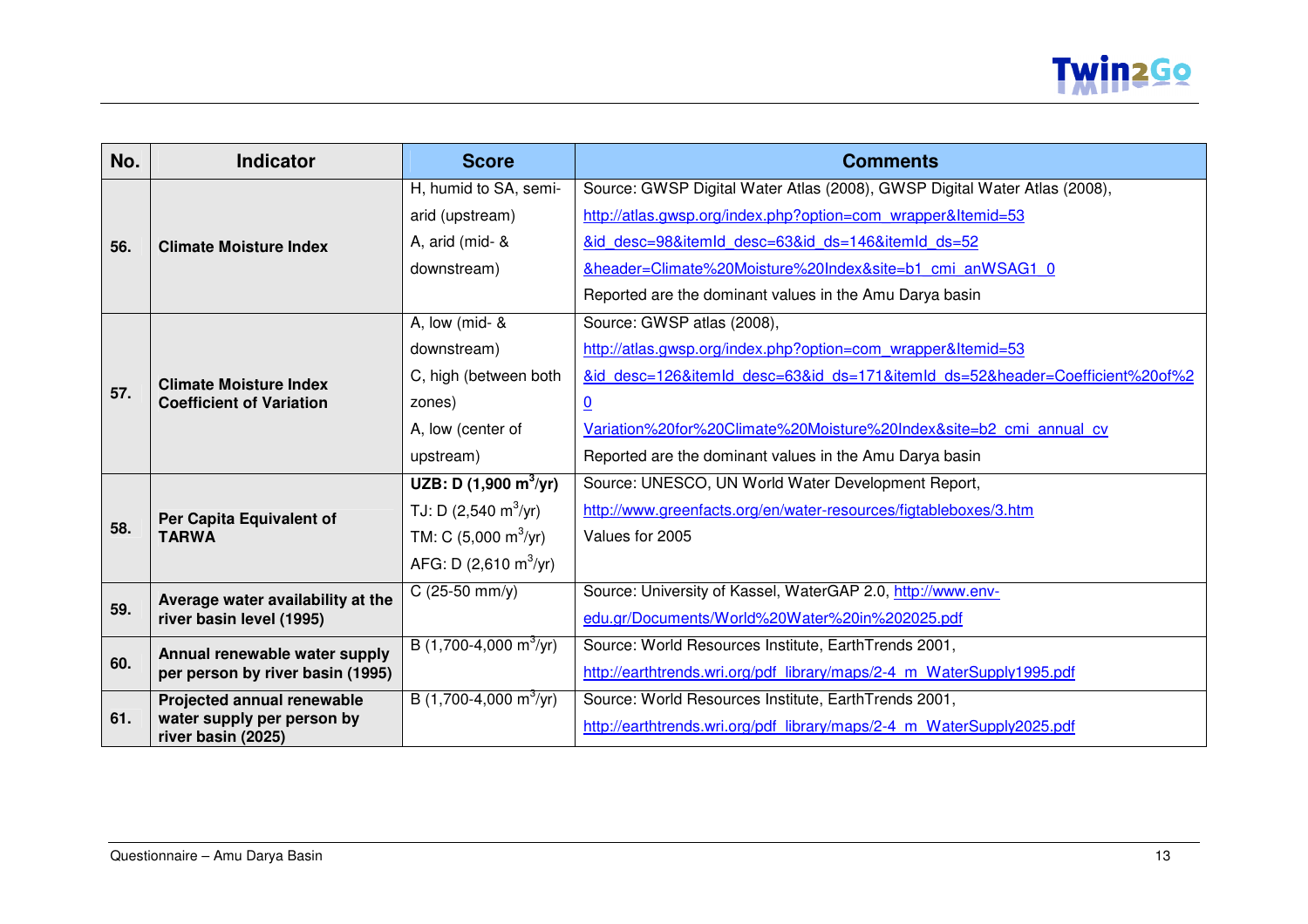

| No.  | <b>Indicator</b>                                              | <b>Score</b>            | <b>Comments</b>                                                                      |
|------|---------------------------------------------------------------|-------------------------|--------------------------------------------------------------------------------------|
|      |                                                               | B (low) with patches of | Source: UNESCO, World Water Development Report II,                                   |
|      |                                                               | E (very high)           | http://wwdrii.sr.unh.edu/download.html                                               |
| 62.  | <b>Relative Water Stress Index</b>                            |                         | Downstream is average value                                                          |
|      |                                                               |                         | The illustration (I4) has bad quality. Please check if the judgement is appropriate. |
|      |                                                               | UZB: C (medium)         | Source: Oxford Centre for Water Research (OCWR), 2008-2010,                          |
|      |                                                               | TJ: C (medium)          | http://ocwr.ouce.ox.ac.uk/research/wmpg/cvi/                                         |
| 63.  | <b>Climate Vulnerability Index</b>                            | TM: C (medium)          |                                                                                      |
|      |                                                               | AFG: n/a                |                                                                                      |
|      | Degree to which water quality                                 | B                       | salinity of water can affect use in agriculture, other water quality aspects are not |
| 64.  | status restricts usability of<br>users' types                 |                         | considered (e.g. effect of chemical pollution on fisheries)                          |
| 65.  | <b>Extent of flow and channel</b><br>modification             | C                       |                                                                                      |
| 66.  | Impact of land-use changes on<br>hydrological processes       | C.                      | also effect on groundwater, e.g. water logging                                       |
|      | Uncertainty associated to                                     | $C(0.4-0.6)$            | Source: Illustration from MAGICC-SCENGEN tool at the end of the guidance document    |
| 67.  | climate change predictions<br>regarding precipitation for the |                         |                                                                                      |
|      | basin                                                         |                         |                                                                                      |
| 67.a | Case-specific indicator(s)                                    |                         |                                                                                      |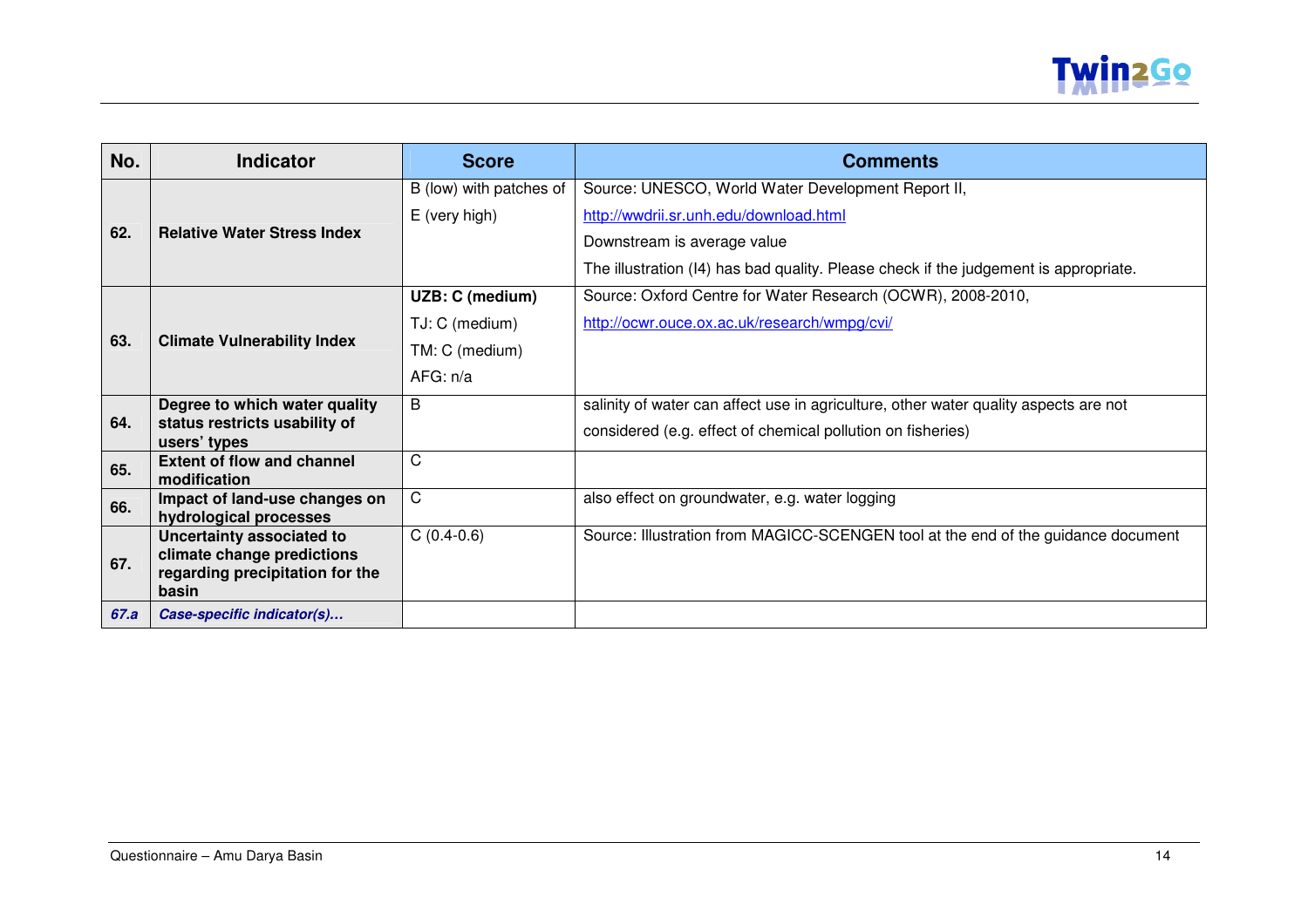

### **C) Performance**

| No.                              | <b>Indicator</b>                                                            | <b>Score</b> | <b>Comments</b>                                                                 |
|----------------------------------|-----------------------------------------------------------------------------|--------------|---------------------------------------------------------------------------------|
| I) Progress towards stated Goals |                                                                             |              |                                                                                 |
|                                  |                                                                             | UZB: C       | Source: WHO & UNICEF (2008), Progress on Drinking Water and Sanitation: Special |
|                                  | Progress towards sustainable                                                | TJ: (A)      | Focus on Sanitation, http://www.wssinfo.org/en/40 MDG2008.html                  |
| 68.                              | access to safe drinking water<br>(MDG drinking water target)                | TM: n/a      | Values for 2006                                                                 |
|                                  |                                                                             | AFG: n/a     |                                                                                 |
|                                  |                                                                             | UZB: C (88%) | Source: UN statistics of MDG progress, http://mdgs.un.org/unsd/mdg/Data.aspx    |
|                                  | Proportion of population with                                               | TJ: D (67%)  | Values for 2006                                                                 |
| 69.                              | access to improved drinking<br>water                                        | TM: n/a      |                                                                                 |
|                                  |                                                                             | AFG: E (22%) |                                                                                 |
|                                  |                                                                             | UZB: C (82%) | Source: UN statistics of MDG progress, http://mdgs.un.org/unsd/mdg/Data.aspx    |
|                                  | Proportion of rural population<br>with access to improved<br>drinking water | TJ: D (58%)  | Values for 2006                                                                 |
| 70.                              |                                                                             | TM: n/a      |                                                                                 |
|                                  |                                                                             | AFG: E (17%) |                                                                                 |
|                                  |                                                                             | UZB: A       | Source: WHO & UNICEF (2008), Progress on Drinking Water and Sanitation: Special |
|                                  | Progress towards sustainable                                                | TJ: A        | Focus on Sanitation, http://www.wssinfo.org/en/40_MDG2008.html                  |
| 71.                              | access to basic sanitation<br>(MDG sanitation target)                       | TM: n/a      | Values for 2006                                                                 |
|                                  |                                                                             | AFG: C       |                                                                                 |
|                                  |                                                                             | UZB: B (96%) | Source: UN statistics of MDG progress, http://mdgs.un.org/unsd/mdg/Data.aspx    |
|                                  | Proportion of population with                                               | TJ: B (92%)  | Values for 2006                                                                 |
| 72.                              | access to improved sanitation<br>facilities                                 | TM: n/a      |                                                                                 |
|                                  |                                                                             | AFG: E (30%) |                                                                                 |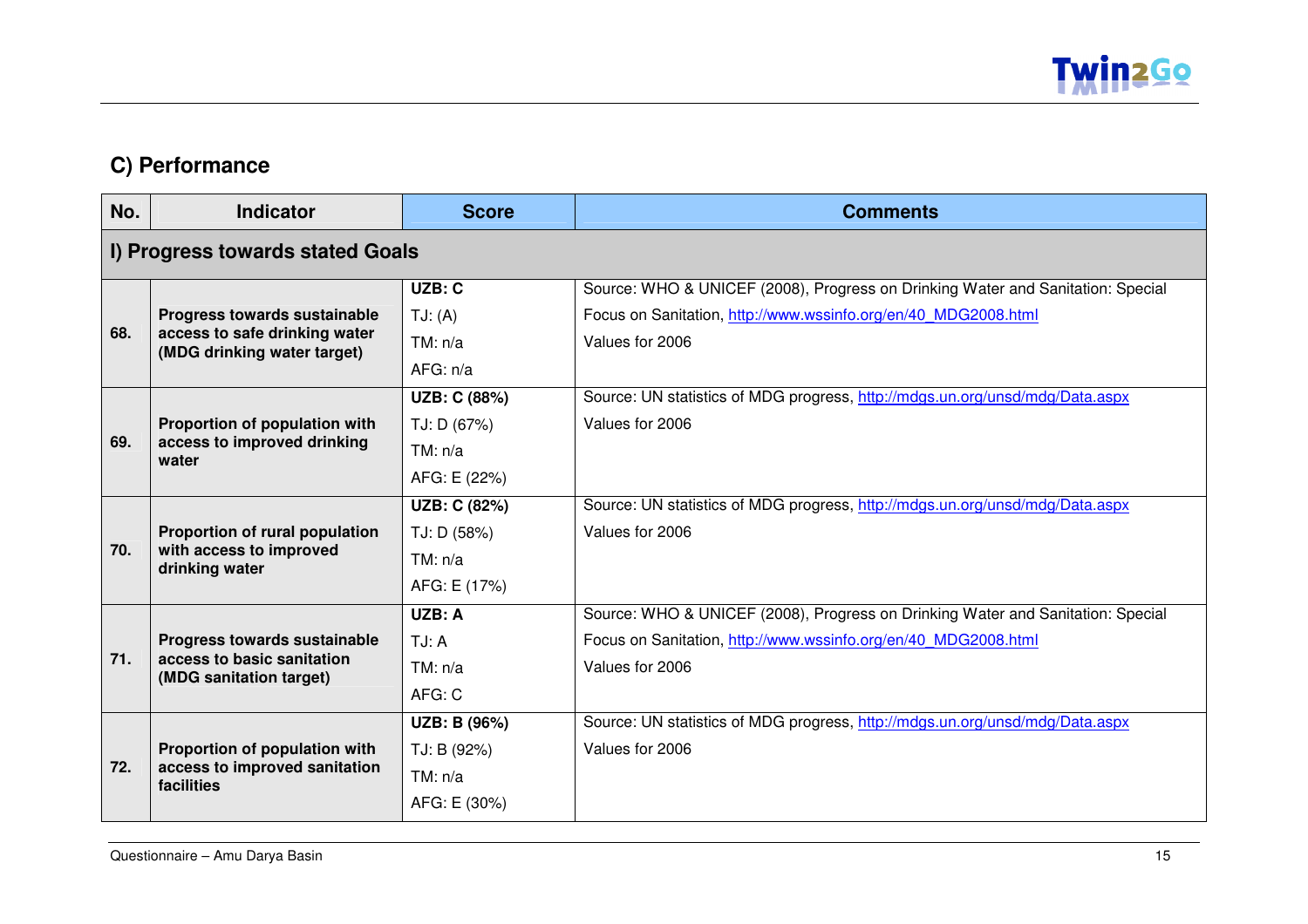

| No.  | <b>Indicator</b>                                                       | <b>Score</b> | <b>Comments</b>                                                                             |
|------|------------------------------------------------------------------------|--------------|---------------------------------------------------------------------------------------------|
|      |                                                                        | UZB: B (95%) | Source: UN statistics of MDG progress, http://mdgs.un.org/unsd/mdg/Data.aspx                |
|      | Proportion of rural population                                         | TJ: B (91%)  | Values for 2006                                                                             |
| 73.  | with access to improved<br>sanitation facilities                       | TM: n/a      |                                                                                             |
|      |                                                                        | AFG: E (25%) |                                                                                             |
| 73.a | Case-specific indicator(s)                                             |              |                                                                                             |
|      | II) Good governance principles as indicators for the process dimension |              |                                                                                             |
|      | <b>Participation regarding</b>                                         | E            | Stakeholders directly effected by the decisions do not have a voice in decision making      |
| 74.  | decision making in the water                                           |              | and are nor informed about the decisions (however, some people can influence decisions      |
|      | sector                                                                 |              | to their benefit through relationships with people involved in the decision making process) |
|      |                                                                        | $\mathsf{C}$ | In theory the procedure is clear and transparent: the farmers announce how many ha they     |
|      |                                                                        |              | plant of each crop, MAWR calculates the water needs and allocates the water                 |
|      | <b>Transparency regarding water</b><br>allocation                      |              | accordingly.                                                                                |
| 75.  |                                                                        |              | In practice however, farmers are often told what to plant or have to follow state order and |
|      |                                                                        |              | informal institutions obstruct this procedure and make water allocation highly              |
|      |                                                                        |              | intransparent.                                                                              |
|      |                                                                        | $\mathsf{C}$ | no real implementation of plans and goals (except maybe for the cotton production target    |
|      | <b>Effectiveness and efficiency</b>                                    |              | which is achieved but with extremely high costs with regard to damage to other water        |
| 76.  | regarding decision making in<br>the water sector                       |              | users and the environment: however, even cotton targets are often not met, water is used    |
|      |                                                                        |              | for other purposes, e.g. rice production)                                                   |
|      |                                                                        | $\mathsf{C}$ | It is less about equity between men and women, it is more dependent on the distance         |
| 77.  | <b>Equitable and inclusive</b>                                         |              | from the source (upstream and downstream in the rural areas) and availability of the tap    |
|      |                                                                        |              | water (again in the rural areas). In the cities, everyone has water access.                 |
| 78.  | Predictability - with regard to<br><b>IWRM and climate change</b>      | $\mathsf{C}$ | not consistent nor predictable                                                              |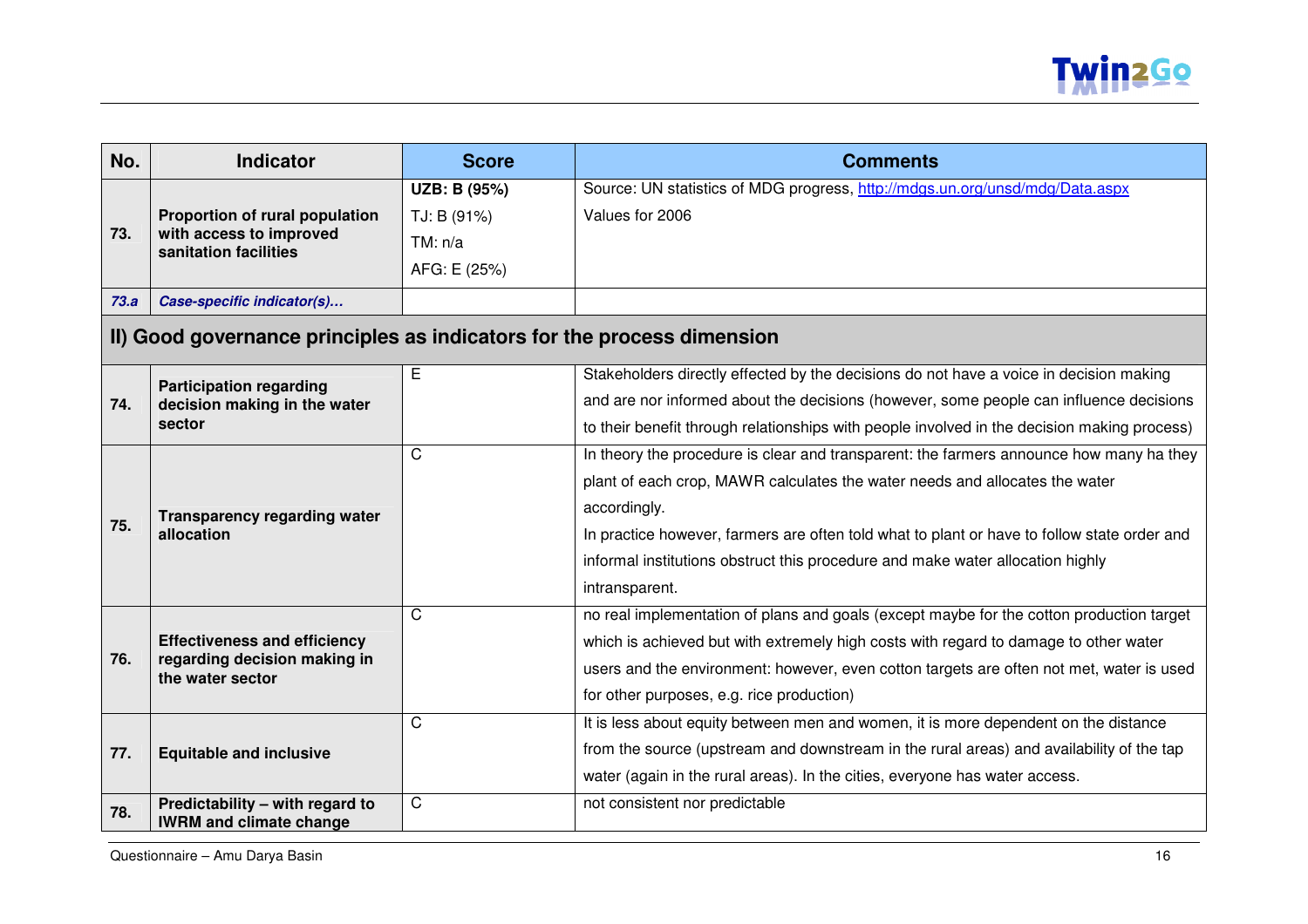

| No.                            | <b>Indicator</b>                                                                                                                     | <b>Score</b> | <b>Comments</b>                                                                                                                                                                                                                             |  |
|--------------------------------|--------------------------------------------------------------------------------------------------------------------------------------|--------------|---------------------------------------------------------------------------------------------------------------------------------------------------------------------------------------------------------------------------------------------|--|
| 78.a                           | Case-specific indicator(s)                                                                                                           |              |                                                                                                                                                                                                                                             |  |
|                                | III) Stakeholder participation                                                                                                       |              |                                                                                                                                                                                                                                             |  |
| 79.                            | Deliberative engagement<br>opportunities                                                                                             | B            | Deliberative arenas exist, but there are on the forced or compulsory basis (it regards to all<br>levels of water management)                                                                                                                |  |
| 80.                            | Inclusiveness of stakeholder<br>participation                                                                                        | C            | stakeholder interests are not represented (except through informal channels that good<br>connected individuals can use)                                                                                                                     |  |
| 80.a                           | Case-specific indicator(s)                                                                                                           |              |                                                                                                                                                                                                                                             |  |
| IV) Response to climate change |                                                                                                                                      |              |                                                                                                                                                                                                                                             |  |
| 81.                            | <b>Strategy for adaptation to</b><br>climate change in the water<br>sector                                                           | $C+$         | but water is considered, there are strategies to cope with drought, e.g. by reducing rice<br>planting, enhancing monitoring, etc.                                                                                                           |  |
| 82.                            | <b>Availability of specific</b><br>knowledge enabling adaptation                                                                     | $\mathsf{C}$ | there might also be some vulnerability assessments<br>Post-processing comment: The score was changed from "C/D" to "C". Since there has<br>been an impact assessment in the water sector ("C"), this justifies "C" as the overall<br>score. |  |
| 83.                            | Awareness of water managers<br>regarding adaptation to climate<br>change                                                             | $B -$        | there is awareness about the need to deal with climate change (also due to donor<br>involvement), however, it is not very broad and other issues such as water scarcity are<br>much more                                                    |  |
| 84.                            | <b>Coordinated implementation</b><br>process regarding adaptation<br>to climate change: Program /<br>Plan of activities and measures | $C -$        | there are activities concerning climate change adaptation, e.g. development of second<br>communication to the UNFCCC, however, they are not coordinated and often donor<br>driven                                                           |  |
| 85.                            | <b>Operational activities</b><br>(measures)                                                                                          | D            | some measure are in place to cope with low flow years (drought)                                                                                                                                                                             |  |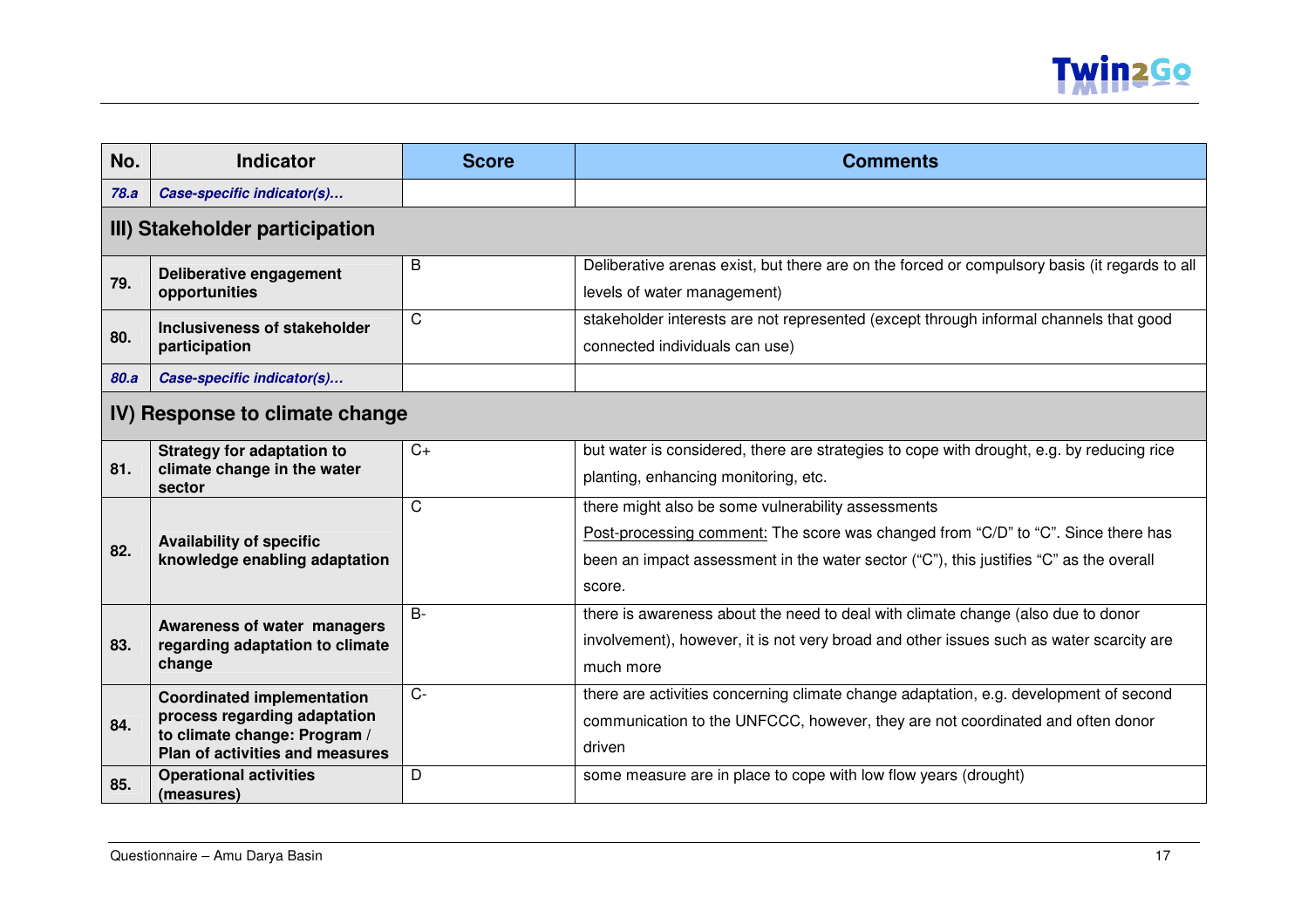

| No.  | <b>Indicator</b>                                                  | <b>Score</b> | <b>Comments</b>                                                                    |
|------|-------------------------------------------------------------------|--------------|------------------------------------------------------------------------------------|
| 86.  | Ways to deal with climate<br>variability (floods and<br>droughts) | ь            | some reactive measures have been introduced after the extreme drought in 2000/2001 |
| 86.a | Case-specific indicator(s)                                        |              |                                                                                    |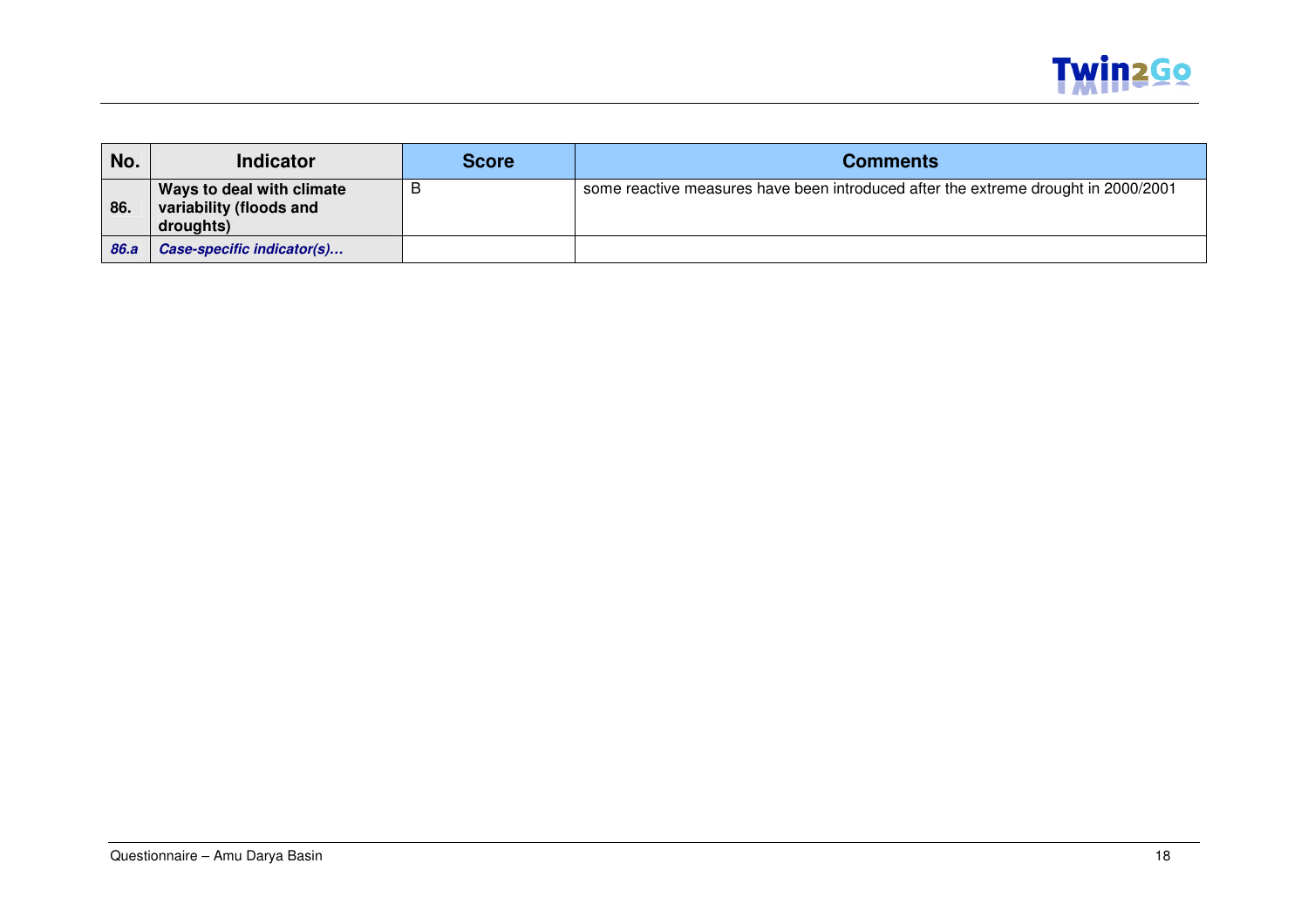

### **Additional case-specific indicators**

Please briefly define all case-specific indicators, which you have added, in the following table.

| No.  | <b>Indicator</b>                                                                                 | <b>Definition</b> | <b>Hypothesis/ statement</b><br>on relationship | <b>Scoring</b><br>scheme      | How to assign scores (i.e.<br>which indicators/ on which<br>basis are scores allocated) | <b>Comment on data</b><br>source |
|------|--------------------------------------------------------------------------------------------------|-------------------|-------------------------------------------------|-------------------------------|-----------------------------------------------------------------------------------------|----------------------------------|
| 23.a | <b>Effectiveness of implemented</b><br>formal institutions or<br>enforcement of legal provisions |                   |                                                 | - A                           | (A)                                                                                     |                                  |
| 23.b | rule of law                                                                                      |                   |                                                 | - A                           | (A)                                                                                     |                                  |
|      | <b>Case-specific indicator 3</b>                                                                 |                   |                                                 | - A                           | (A)                                                                                     |                                  |
|      | <b>Case-specific Indicator 4</b>                                                                 |                   |                                                 | - A                           | (A)                                                                                     |                                  |
|      | <b>Case-specific Indicator 5</b>                                                                 |                   |                                                 | A<br>$\overline{\phantom{a}}$ | (A)                                                                                     |                                  |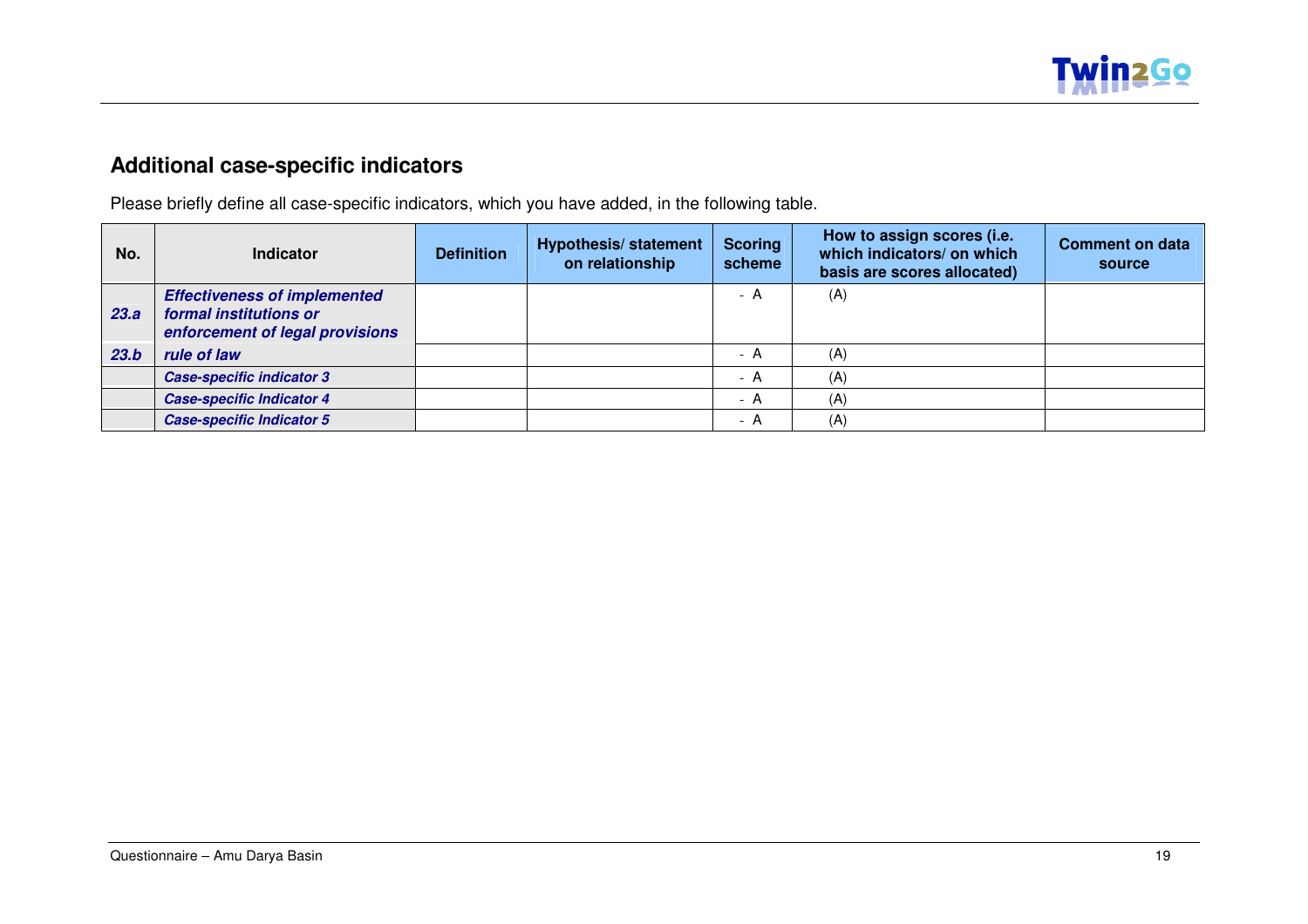

#### **Addendum - Context**

| No. | <b>Indicator</b>         | <b>Score</b>   | <b>Comments</b>                                                                                                                                                                                                                                                                                                                                                                                                                                                                                                                                                                                                                                                                                                                                                                                                                                                                                                                                                                                                                                                                                                                                         |  |  |
|-----|--------------------------|----------------|---------------------------------------------------------------------------------------------------------------------------------------------------------------------------------------------------------------------------------------------------------------------------------------------------------------------------------------------------------------------------------------------------------------------------------------------------------------------------------------------------------------------------------------------------------------------------------------------------------------------------------------------------------------------------------------------------------------------------------------------------------------------------------------------------------------------------------------------------------------------------------------------------------------------------------------------------------------------------------------------------------------------------------------------------------------------------------------------------------------------------------------------------------|--|--|
|     | I) Basin Characteristics |                |                                                                                                                                                                                                                                                                                                                                                                                                                                                                                                                                                                                                                                                                                                                                                                                                                                                                                                                                                                                                                                                                                                                                                         |  |  |
| 67a | <b>Sub-Basin Size</b>    | 200,000 $km^2$ | This estimation is based on the visual interpretation of an Amu Darya catchment map from:<br>Revenga, C., S. Murray, J. Abramovitz, and A. Hammond, 1998. Watersheds of the World:<br>Ecological Value and Vulnerability. Washington, DC: World Resources Institute. [online] URL:<br>http://earthtrends.wri.org/text/water-resources/map-343.html<br>According to the map, slightly less than half of Uzbekistan's total area of 447,000 km <sup>2</sup> is covered by<br>the Amudarya basin.<br>The source above specifies the basin size as $534,764$ km <sup>2</sup> . Other sources like most official sites<br>specify the basin size as 309,000 km <sup>2</sup> . WaterWiki.Net (http://waterwiki.net/index.php/Amu_Darya)<br>refers to both numbers. The reason for the deviation is a dispute whether the Zerafshan River is<br>part of the Amu Darya catchment or not. This river was a tributary of the Amu Darya, but due to<br>water abstraction for irrigation, its water does not reach the Amu Darya any more.<br>The sub-basin area for Uzbekistan specified for this indicator will be smaller if the Zerafshan River<br>is excluded. |  |  |
| 67b | Transboundary            | Yes            | Countries of the Amudarya river basin are Tajikistan, Afghanistan, Turkmenistan, Uzbekistan and<br>Kyrgyz Republic.                                                                                                                                                                                                                                                                                                                                                                                                                                                                                                                                                                                                                                                                                                                                                                                                                                                                                                                                                                                                                                     |  |  |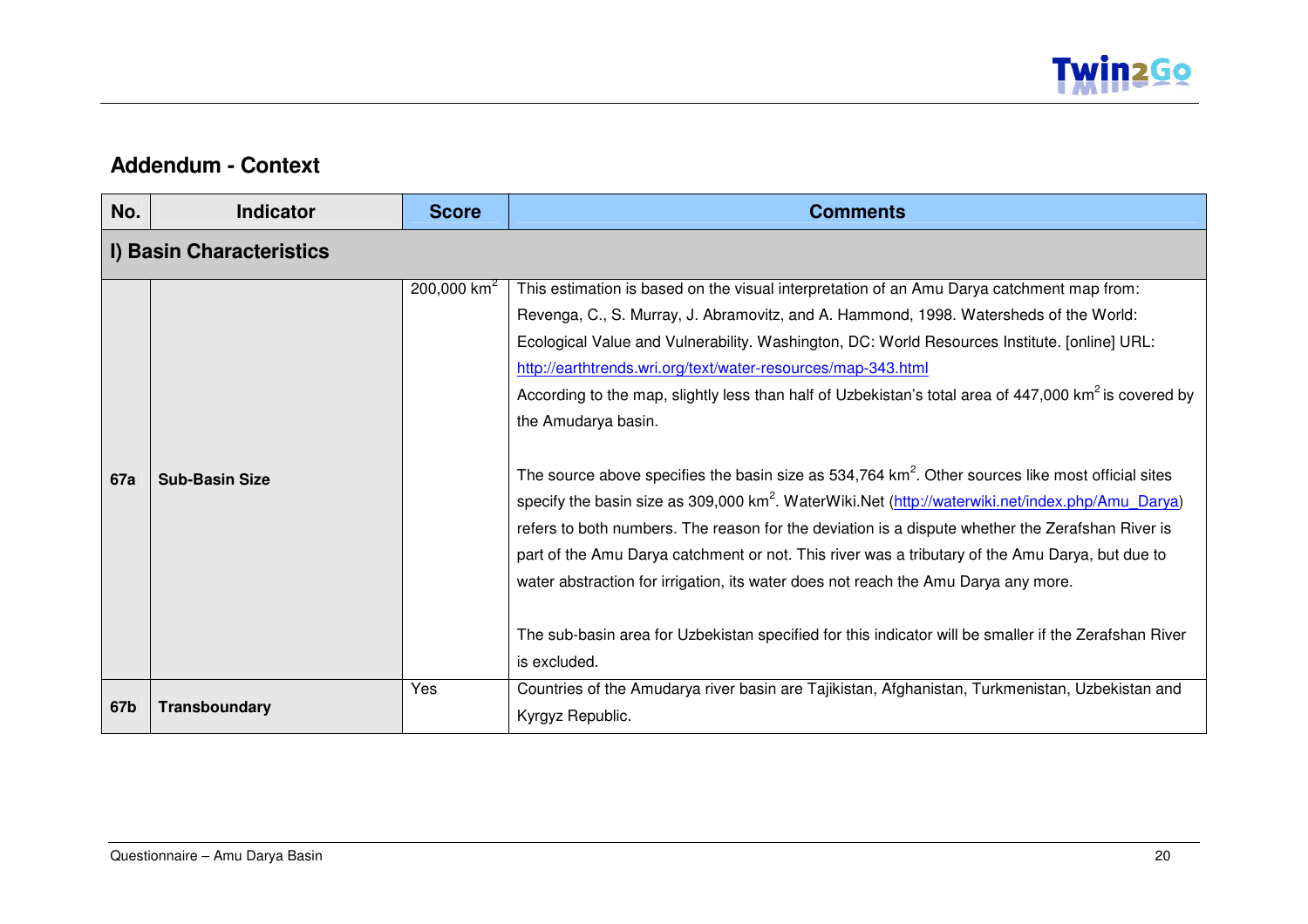

#### **Addendum - Performance**

| No. | <b>Indicator</b>                                    | <b>Score</b> | <b>Comments</b>                                                                                                                                                                                                                                                                                                                                                                                                                                                                                                                                                                                                                                                                                                                                                                                                                                                                                                                                |  |  |
|-----|-----------------------------------------------------|--------------|------------------------------------------------------------------------------------------------------------------------------------------------------------------------------------------------------------------------------------------------------------------------------------------------------------------------------------------------------------------------------------------------------------------------------------------------------------------------------------------------------------------------------------------------------------------------------------------------------------------------------------------------------------------------------------------------------------------------------------------------------------------------------------------------------------------------------------------------------------------------------------------------------------------------------------------------|--|--|
|     | I) Environmental sustainability                     |              |                                                                                                                                                                                                                                                                                                                                                                                                                                                                                                                                                                                                                                                                                                                                                                                                                                                                                                                                                |  |  |
|     | a) State of the water resources and the environment |              |                                                                                                                                                                                                                                                                                                                                                                                                                                                                                                                                                                                                                                                                                                                                                                                                                                                                                                                                                |  |  |
| 87  | <b>Aquatic biodiversity</b>                         | C            | 20 of the 24 original fish species believed to occur in the Aral have disappeared (USAID 2001, Sandra<br>Postel. 1999. Sharing the Rivers, http://www.jdainternational.org/Resources/Rivers.PDF). Many<br>non- native species have been introduced. Those are under pressure because of the high variability of<br>water levels in the wetland lakes and the resulting unfavourable water quality (particularly high<br>salinity)<br>See also: N. Aladin, I. Plotnikov, T. Ballatore and P. Micklin "Biodiversity loss in a saline lake<br>ecosystem Effects of introduced species and salinization in the Aral Sea" In: NATO Science for<br>Peace and Security Series - C: Environmental Security. Environmental Problems of Central Asia<br>and their Economic, Social and Security Impacts. Edited by Jiaguo Qi, Kyle T.Evered. Springer. 73-<br>98.<br>P. Micklin. 2007 The Aral Sea Disaster Annu. Rev. Earth Planet. Sci. 2007. 35:47-72 |  |  |
| 88  | <b>Invasive exotic species</b>                      | D            | Some species such as grass or silver carp have been introduced during Soviet times to clean the<br>canals, they are very valued by the population who fish them intensively; other saltwater species<br>were introduced when the salinity of the Aral Sea increased, other species were introduced<br>accidentally and have major impact. While biodiversity had increased by fourteen species of fishes<br>and four species of invertebrates, only a few of these species had commercial value or could serve<br>as a food for fishes.                                                                                                                                                                                                                                                                                                                                                                                                        |  |  |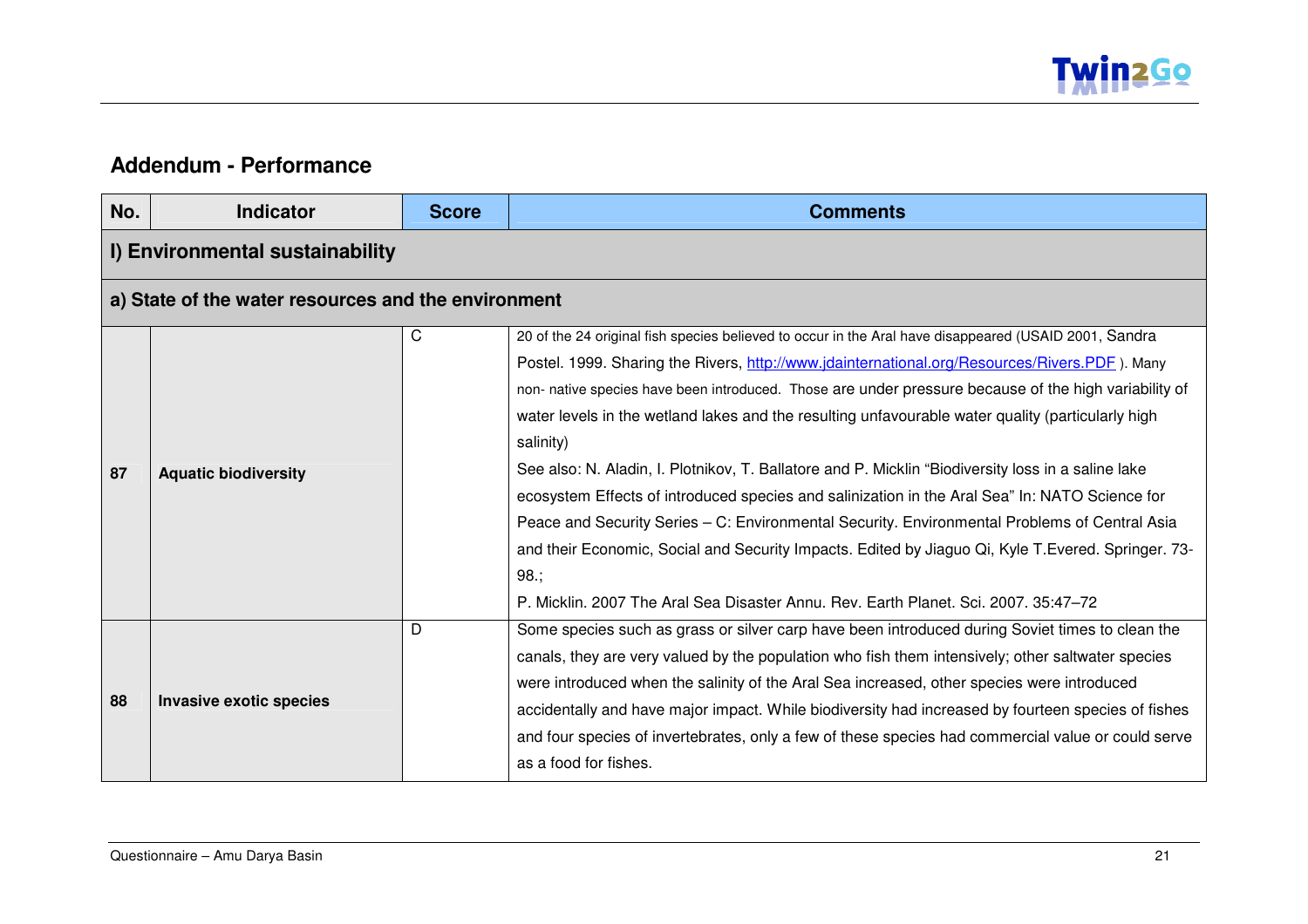

| No. | <b>Indicator</b>                          | <b>Score</b> | <b>Comments</b>                                                                                                                                                           |
|-----|-------------------------------------------|--------------|---------------------------------------------------------------------------------------------------------------------------------------------------------------------------|
|     |                                           | C.           | High salinity of surface or groundwater affect wetland ecosystems such as riverine forests or deltaic                                                                     |
|     |                                           |              | lakes (see comment above), however, major cause of degradation is insufficient water supply (i.e.                                                                         |
| 89  | <b>Surface and groundwater</b><br>quality |              | water quantity)                                                                                                                                                           |
|     |                                           |              | There were serious issues of pollution from agricultural chemicals, however, it is not clear to what                                                                      |
|     |                                           |              | extent this problem persists today because of a reduction of the use of fertilizers and pesticides.                                                                       |
|     | Groundwater use                           | B            | Groundwater exploitation is growing with surface water scarcity. Groundwater is heavily used in                                                                           |
|     |                                           |              | drought years, however, exploitation is constrained by water quality (i.e. there are areas where                                                                          |
| 90  |                                           |              | groundwater salinity is extremely high). Irrigation and merlioration impact groundwater quality.                                                                          |
|     |                                           |              | Rakhmatullaev, Shavkat et al. 2010. "Groundwater resources use and management in the Amu<br>Darya River Basin (Central Asia)." Environmental Earth Sciences 59:1183-1193. |
| 91  | <b>Water Exploitation Index (WEI)</b>     | D (115%)     | Score at national level www.FAO.org/nr/water/Aquastat/factsheets (2002)                                                                                                   |

## **b) Management practices**

| 92 | Water allocated for aquatic<br>ecosystem   | B     | There are plans to mix freshwater with drainage waters to maintain wetland ecosystems and<br>infrastructure has been developed to facilitate this. However, as soon as water resources are<br>scarce those demands are not fulfilled.                                  |
|----|--------------------------------------------|-------|------------------------------------------------------------------------------------------------------------------------------------------------------------------------------------------------------------------------------------------------------------------------|
| 93 | Water pollution incidents                  |       | am not aware of a surface or groundwater pollution incident in the Amudarya river basin                                                                                                                                                                                |
| 94 | Water quality monitoring                   | $B -$ | Uzhydromet monitors water quality at some stations<br>Post-processing comment: The score was changed from "B-C" to "B-". According to the comment,<br>there is a monitoring system in some places, which corresponds to score "B" rather than "C".                     |
| 95 | Hydrometeorological<br>monitoring - levels | C     | Uzbekistan depends on monitoring of snow and glacier level and runoff in the upper river basin<br>(Tajikistan) for forecasting of river flows. The monitoring networks (both technically and socially)<br>have degraded severely after the breakup of the Soviet Union |